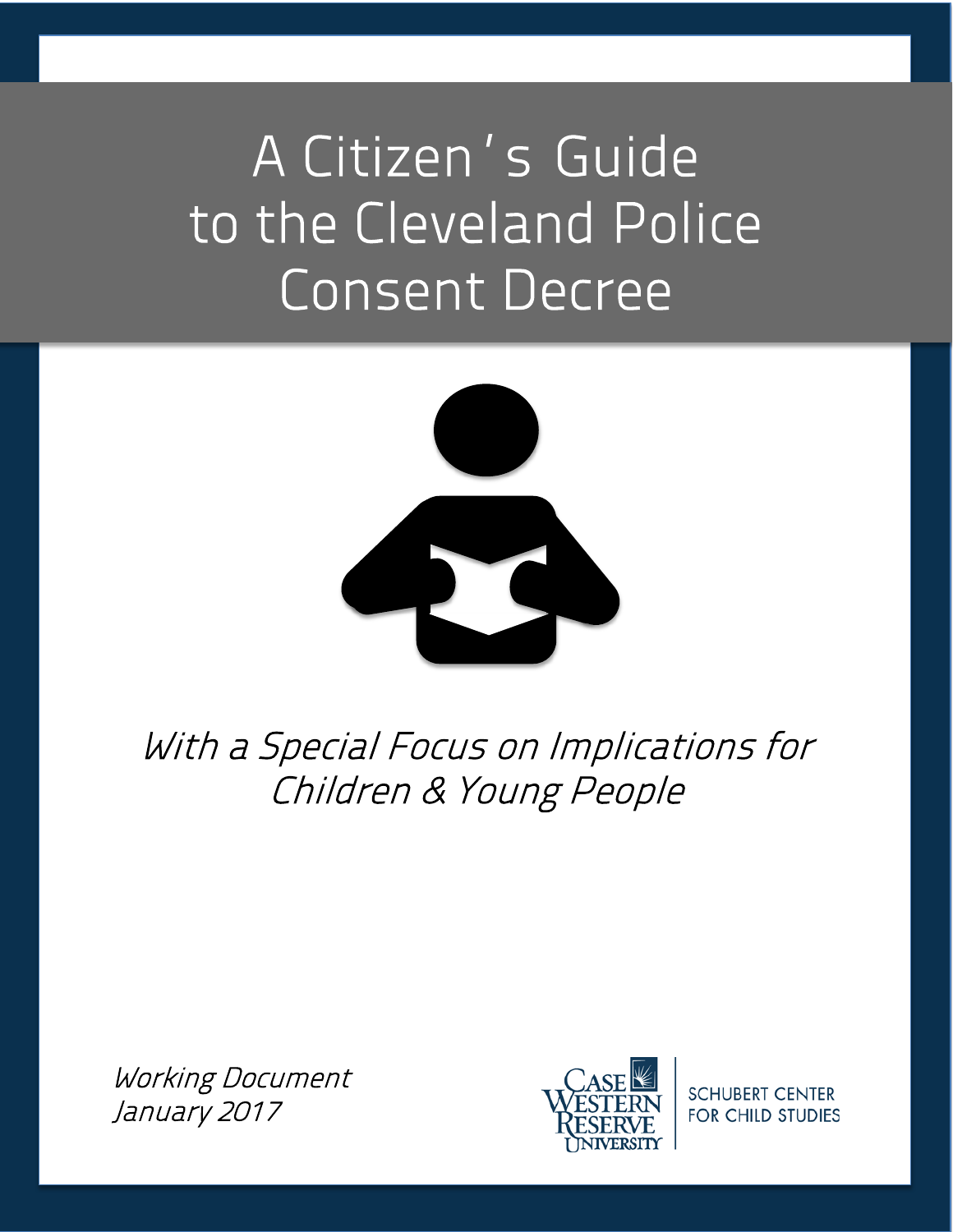### TABLE OF CONTENTS

| Introduction                                                                                                                                                                                                                                                                                                                                                                                                                                                                                                                                                  | Pg 1      |
|---------------------------------------------------------------------------------------------------------------------------------------------------------------------------------------------------------------------------------------------------------------------------------------------------------------------------------------------------------------------------------------------------------------------------------------------------------------------------------------------------------------------------------------------------------------|-----------|
| I. Background on the Consent Decree: How did Cleveland get here?<br>What is the U.S. Department of Justice (DOJ)?<br>Why did the DOJ investigate Cleveland's Division of Police (CDP)?<br>What does the 4 <sup>th</sup> Amendment say?<br>What is the DOJ's role in the CDP investigation?<br>What was the DOJ's process for investigating the CDP?<br>What was the result of the DOJ investigation?                                                                                                                                                          | Pgs 2-3   |
| II. Who are the key players in the Consent Decree?<br>U.S. Department of Justice Civil Rights Division (DOJ)<br>City of Cleveland & Cleveland Division of Police<br><b>Consent Decree Monitor</b><br>Federal Judge<br>Community Police Commission (CPC)<br>District Policing Committees (DPC)<br>Police Inspector General<br>Mental Health Response Advisory Committee<br>Cleveland Community                                                                                                                                                                 | Pgs 4-6   |
| III. How will the Consent Decree lead to reform in Cleveland & the CDP?<br>What is a "Consent Decree" / "Settlement Agreement"?<br>What is the goal of the Consent Decree?<br>When did the Consent Decree become effective?<br>When does the CDP have to implement the terms of the Consent Decree?<br>How long does the City / CDP have to do what the Consent Decree requires?                                                                                                                                                                              | Pg 7      |
| IV. How does the Consent Decree seek to improve police-community interactions?<br>Use of Force and De-Escalation<br>Bias in Policing<br>Handling People in Crisis<br>Search and Seizures<br>Systems of Documenting & Investigating Civilian Reports of Police Misconduct<br>Community Engagement & Trust Building<br><b>Community Policing</b>                                                                                                                                                                                                                | Pgs 8-11  |
| V. How does the Consent Decree make sure the police are doing their job well?<br>What are officers required to report?<br>What are officers required to document?<br>What types of incidents must be investigated?<br>What type of discipline can an officer face for misconduct?<br>Who is responsible for making sure the police do their job well?<br>How will they tell the public about what they are doing?<br>What is the review process for new policies and procedures?<br>What does the Consent Decree say about improving the quality of policing? | Pgs 12-17 |
| VI. How does the Consent Decree and this reform effort impact the policing of youth? Pgs 18-21<br>Why is a specialized approach to policing children important?                                                                                                                                                                                                                                                                                                                                                                                               |           |

What is a "developmentally appropriate" approach to policing? How does the Consent Decree address ways the children and youth are policed? What additional changes could further improve interactions and the relationship between CDP and youth?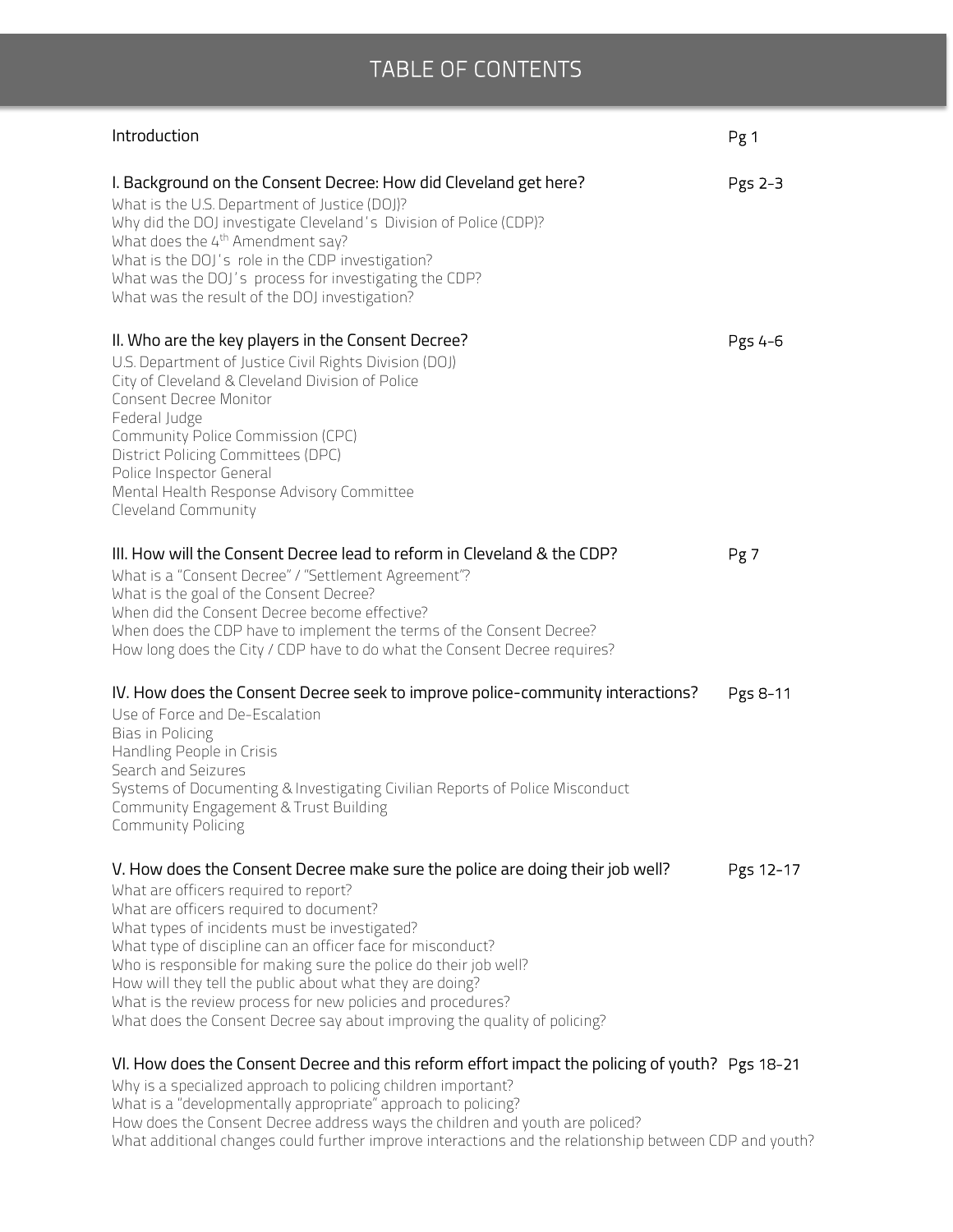## Introduction

<span id="page-2-0"></span>This Citizen's Guide is intended to provide a general overview of the Consent Decree agreed upon by the City of Cleveland and the Department of Justice. As a summary, it does not provide all of the details of the 105-page Consent Decree, and readers are urged to go to the original document for further detail. The complete Consent Decree, including a fully digitized version that allows searches, can be accessed online at [http://cleconsentde](http://cleconsentdecree.com/)cree.com/. In addition, there are electronic links to documents and sources throughout this guide to allow the reader to access original materials for more information.

The Guide was prepared especially for young people who are curious about the police reform process in Cleveland and how they may be impacted by these efforts, as well as those who may be interested in becoming involved to ensure a successful reform effort. Section VI of this guide, "How does the Consent Decree and this reform effort impact the policing of youth?", explores why understanding how children and young people are impacted is important and where further opportunities exist for improving interactions between police and youth.

While the Consent Decree makes clear the responsibilities of the Cleveland Division of Police and several other groups, the Cleveland community itself plays a significant stakeholder role in working with the CDP and other partners to improve police-community interactions. The Consent Decree calls on the community to be a part of the reform process through service in various groups and ongoing engagement through public forums. Young people can offer valuable contributions to these community service and engagement roles.

Finally, this guide is a "Working Document" and we invite readers using it to make suggestions for additional information or other improvements. Thank you.

Key to Common Abbreviations:

| <b>CDP</b>   | Cleveland Division of Police              |
|--------------|-------------------------------------------|
| CD           | Consent Decree                            |
| CIT          | Crisis Intervention Trained               |
| CPC          | <b>Community Police Commission</b>        |
| DOJ          | United States Department of Justice       |
| <b>DPC</b>   | <b>District Policing Committees</b>       |
| <b>MHRAC</b> | Mental Health Response Advisory Committee |
| MT           | Monitoring Team                           |
| <b>OPS</b>   | Office of Professional Standards          |
| PRB          | Police Review Board                       |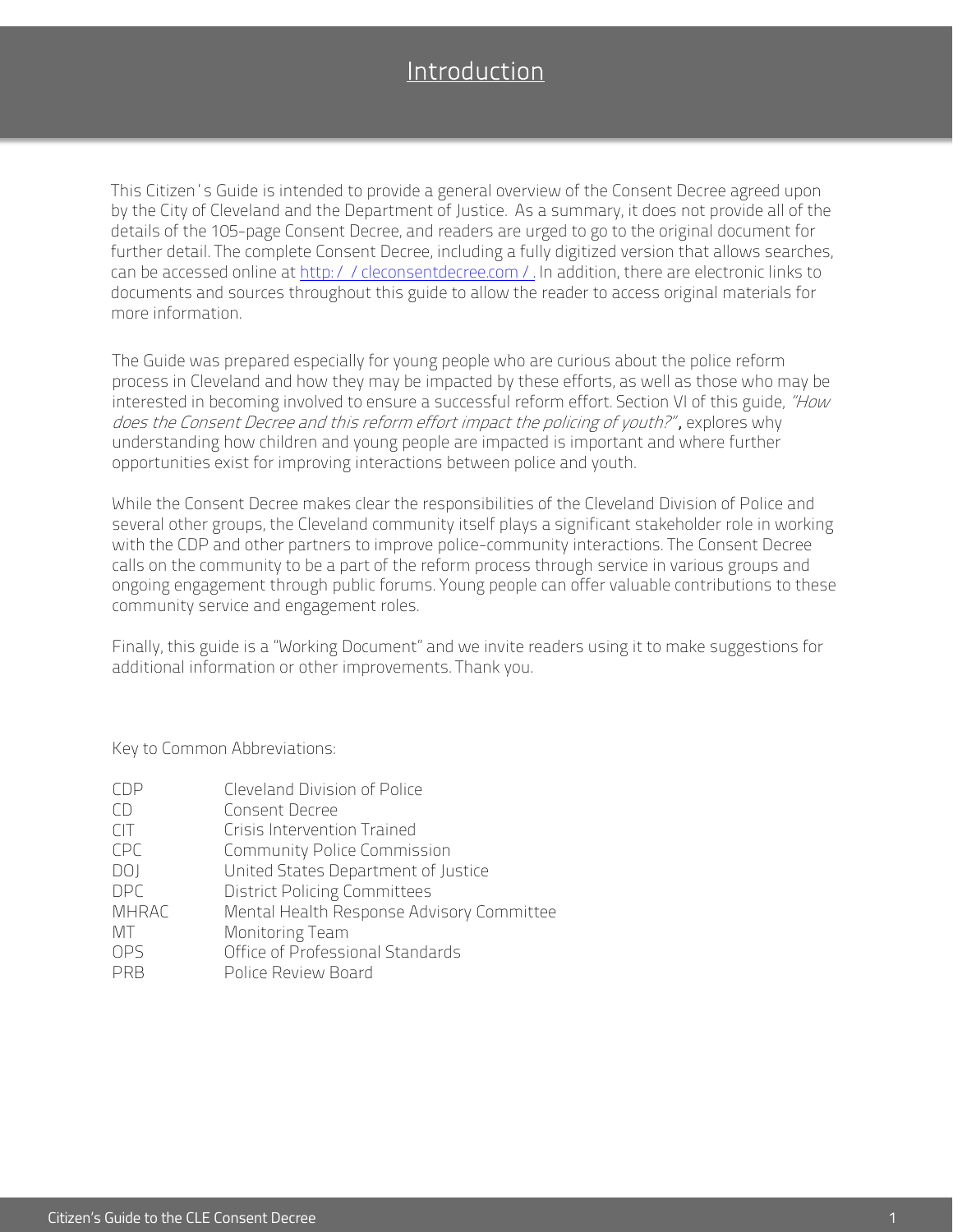#### <span id="page-3-0"></span>What is the United States Department of Justice?

The U.S. Department of Justice (DOJ) is the government agency responsible for enforcing the Constitution and the laws of the United States federal government.

#### Why did the DOJ investigate the City of Cleveland's Division of Police (CDP)?

The DOJ investigated the CDP at the invitation of Mayor Frank Jackson and other concerned citizens due to events involving CDP's use of excessive force in a car chase and shooting incident resulting in the death of the two victims in the car.<sup>[1](#page-3-1)</sup>

After a 21-month long investigation, the DOJ concluded that there was reasonable cause to believe that the CDP "engages in a pattern or practice of using excessive force in violation of the 4<sup>th</sup> Amendment of the U.S. Constitution" (DOJ, 2014). The federal government has the authority to investigate such allegations under the Violent Crime and Law Enforcement Act of 1994, 42 U.S.C. § 14141. Section 14141 makes it illegal for governmental bodies, such as the City of Cleveland and the CDP, to act in a way that violates the constitutional rights of the people that they serve.<sup>[2](#page-3-2)</sup>

#### What does the 4<sup>th</sup> Amendment to the U.S. Constitution say?

"The right of the people to be secure in their persons, houses, papers, and effects, against unreasonable searches and seizures, shall not be violated, and no Warrants shall issue, but upon probable cause, supported by oath or affirmation, and particularly describing the place to be searched, and the persons or things to be seized."

The 4<sup>th</sup> Amendment includes two important protections which create the rules allowing an officer to search and seize (take) a person, property or place. These 4<sup>th</sup> Amendment protections include limits on the use of excessive force.

Search - In order for a police officer to search a person's body, home, personal documents, or belongings they need to either have permission from the person they want to search, or a warrant from a judge. In order to get a warrant from a judge, the officer must have enough evidence to explain why they should be allowed to search without permission. However, there are exceptions to this requirement, for example, when an officer has good reason to believe that a crime is currently taking place.

Seizure - A seizure can describe the taking of property by an officer or the taking of a person during an arrest (meaning the person is not free to leave). The 4<sup>th</sup> Amendment requires that a seizure must be reasonable and cannot involve the use of excessive force.

<span id="page-3-1"></span><sup>1</sup> [http://www.ohioattorneygeneral.gov/Files/Briefing-Room/News-Releases/Cleveland-Officer-Involved-Shooting-](http://www.ohioattorneygeneral.gov/Files/Briefing-Room/News-Releases/Cleveland-Officer-Involved-Shooting-Investigation/General-Reports/Prosecutor-s-Summary-2-4-2013.aspx)[Investigation/General-Reports/Prosecutor-s-Summary-2-4-2013.aspx](http://www.ohioattorneygeneral.gov/Files/Briefing-Room/News-Releases/Cleveland-Officer-Involved-Shooting-Investigation/General-Reports/Prosecutor-s-Summary-2-4-2013.aspx)

<span id="page-3-2"></span><sup>2</sup> This was not the first time that the DOJ investigated the CDP. In 2002, the DOJ investigated similar allegations of unconstitutional excessive use of force and found that there were serious issues with the CDP's use of force and procedures for investigating officer misconduct. As a result of this earlier investigation, the CDP entered into a 2004 memorandum with the DOJ where they agreed to make changes to their policies and procedures. This memorandum was not court enforceable, had no one monitoring its implementation and did not result in sufficient lasting changes.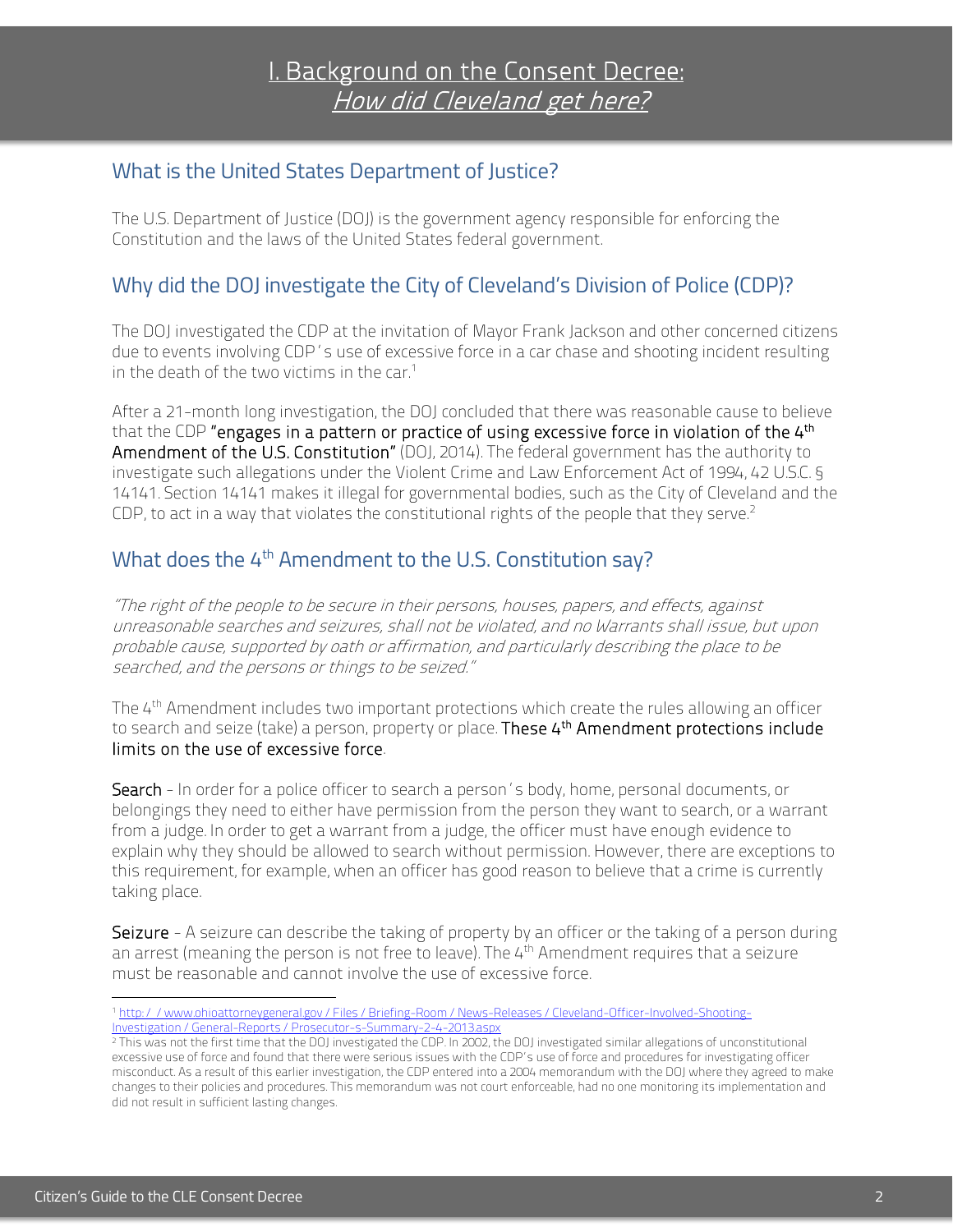#### What is the DOJ's role in the CDP investigation?

When an allegation is made that a government institution, in this case the CDP, is violating the constitutional rights of a citizen or group of citizens, the DOJ can take the following steps:

- Investigate the allegation(s);
- Report on the findings;
- If it finds that there has been a violation, develop a legal Consent Decree with the institution to correct the violation (or litigate if no Consent Decree can be reached); and
- Enforce the Consent Decree with court oversight.

#### What was the DOJ's process for investigating the CDP?

The DOJ started its investigation of the CDP on March 14, 2013. Its investigation process involved:

- Interviewing citizens, officers, supervisors, City officials, and gathering information through various methods, such as hosting town hall meetings;
- Direct observation through ride-alongs with officers on their patrols; and
- Reviewing CDP's records, training materials, policies and procedures and complaints.

After completing its investigation, DOJ filed it[s findings report](https://www.justice.gov/sites/default/files/opa/press-releases/attachments/2014/12/04/cleveland_division_of_police_findings_letter.pdf) on December 4, 2014.

#### What did the DOJ find in its investigation?

The DOJ found that there was reason to believe that the CDP uses a pattern or practice of excessive force in violation of the 4<sup>th</sup> Amendment of the U.S. Constitution, noting in particular: "The use of force by police should be guided by a respect for human life and human dignity, the need to protect public safety, and the duty to protect individuals from unreasonable seizures under the Fourth Amendment. A significant amount of the force used by CDP officers falls short of these standards… We have concluded that these incidents of excessive force are rooted in common structural deficiencies" (DOJ, 2014).

Specifically, the DOJ found:

- (1) Use of excessive, unconstitutional force, including:
	- a. Unnecessary use of deadly force;
	- b. Unnecessary use of less lethal retaliatory (revenge) force;
	- c. Excessive force against mentally ill persons; and
	- d. The use of dangerous tactics that put officers and civilians at unnecessary risk;
- (2) Concerns regarding stops, search and seizure practices;
- (3) A lack of:
	- a. Officer accountability and training;
	- b. Adequate guidance for individuals in crisis;
	- c. Effective policies and procedures;
	- d. Community engagement; and
	- e. Equipment, technology & staff planning.

In its investigation, the DOJ included case examples, noting that these cases comprised only a subset of a broader pattern of excessive use of force. Samples of cases included use of excessive force with children<sup>[3](#page-4-0)</sup> and mentally ill and deaf individuals, among others.

<span id="page-4-0"></span><sup>&</sup>lt;sup>3</sup> Findings involving children included: Harold, a 13-year-old boy arrested for shoplifting. While handcuffed in the back of a squad car, Harold began to kick the door and kicked an officer in the leg. In response, a 300-pound officer entered the car, sat on his legs and punched Harold repeatedly in the face. The DOJ found that the use of force was unreasonable because the youth was handcuffed and did not pose a threat to officers. Ivan, a 127-pound child, was chased and tackled by police because they thought he fit the description of a fleeing suspect. Once the two officers had him on the ground, they claimed that Ivan continued to resist arrest, at which time they used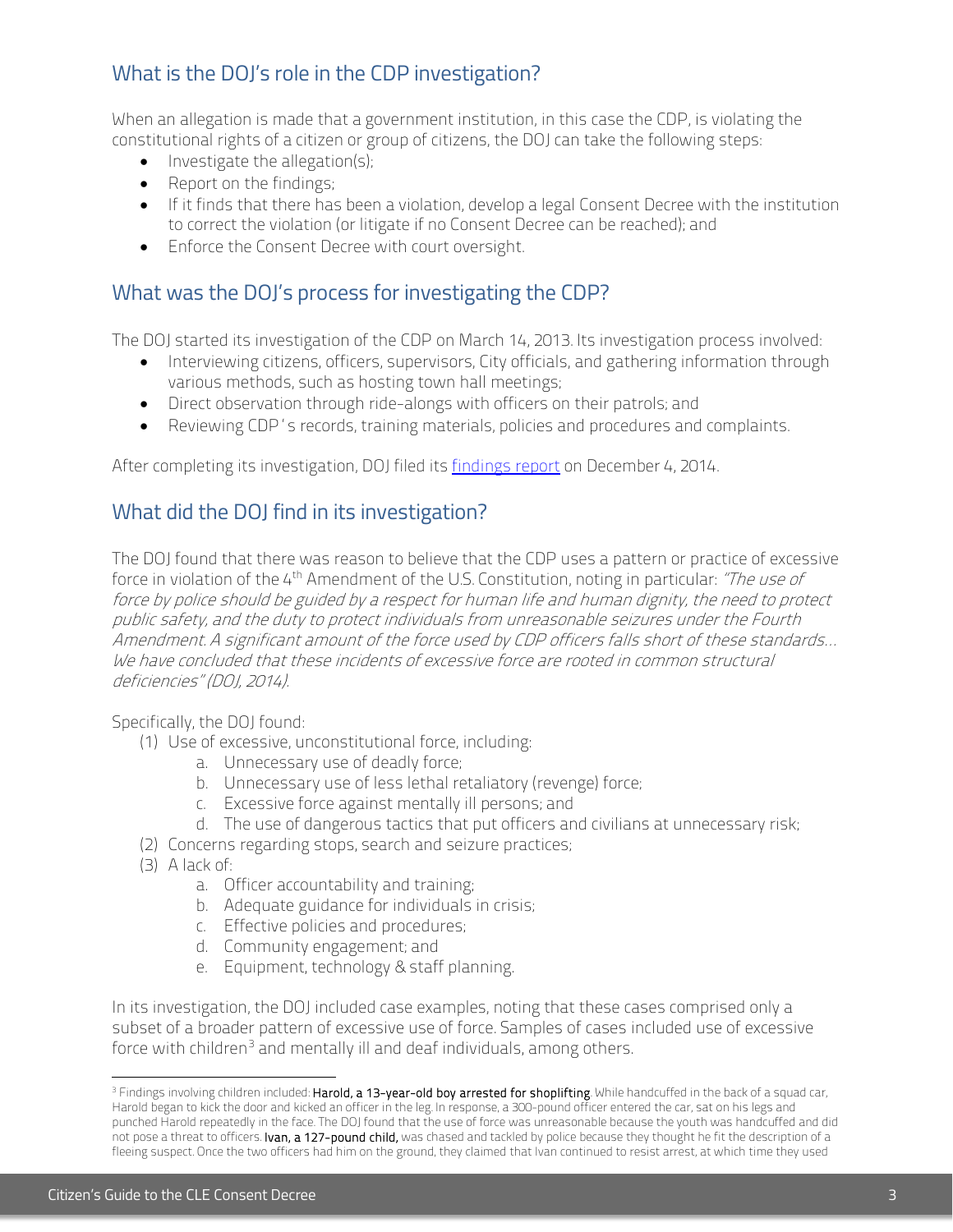#### <span id="page-5-0"></span>United States Department of Justice, Civil Rights Division (DOJ) www.justice.gov / crt

The DOJ is a federal agency that has the authority to investigate and prosecute the City of Cleveland when allegations are made that citizens' constitutional rights are being violated.

The Civil Rights Division of the Department of Justice, created by the Civil Rights Act of 1957, works to uphold the civil and constitutional rights of all Americans, particularly some of the most vulnerable people. The Division enforces federal laws prohibiting discrimination on the basis of race, color, sex, disability, religion, family status and national origin.

The United States Attorney's Office for the Northern District of Ohio is part of the DOJ. The U.S. Attorney for the Northern Division of Ohio, serves as the chief federal law enforcement officer for Ohio's 40 northern counties. www.justice.[gov/usao-ndoh](http://www.justice.gov/usao-ndoh) 

#### City of Cleveland and the Cleveland Division of Police

(CDP) [www.city.cleveland.oh.us/CityofCleveland/Home/Government/CityAgencies/PublicSafet](http://www.city.cleveland.oh.us/CityofCleveland/Home/Government/CityAgencies/PublicSafety/Police) [y/Police](http://www.city.cleveland.oh.us/CityofCleveland/Home/Government/CityAgencies/PublicSafety/Police) 

The Mayor, Frank Jackson, is the top authority for the City of Cleveland for purposes of this Consent Decree, followed by Safety Director Michael McGrath and Chief of Police Calvin Williams. For an updated listing of CDP District Commanders go here.

The mission of the CDP is: "to enhance the quality of life, strengthen our neighborhoods and deliver superior services with professionalism, respect, integrity, dedication and excellence by working in partnership with our neighborhoods and community" (CDP, n.d.).

#### Federal Judge [www.ohnd.uscourts.gov](http://www.ohnd.uscourts.gov/)

Chief U.S. District Judge Solomon Oliver Jr. is the federal judge overseeing the case between the DOJ and the City and is responsible for:

- Approving the Consent Decree and ordering the City, CDP and the DOJ to comply with its terms. He approved the Consent Decree on May 26, 2015. This date is referred to as the Consent Decree "effective date";
- Appointing a Monitor to be responsible for the day-to-day oversight of the Consent Decree and reporting to the Court on progress;
- Settling disputes that may come up between the City, CDP and DOJ during the implementation of the Consent Decree; and
- Determining when the City has satisfied the terms of the Consent Decree and when the Consent Decree can be terminated.

their Taser twice in Ivan's back. The DOJ found that the use of the Taser at all under the circumstances was unreasonable considering the size of the child and the fact that he was already under control on the ground.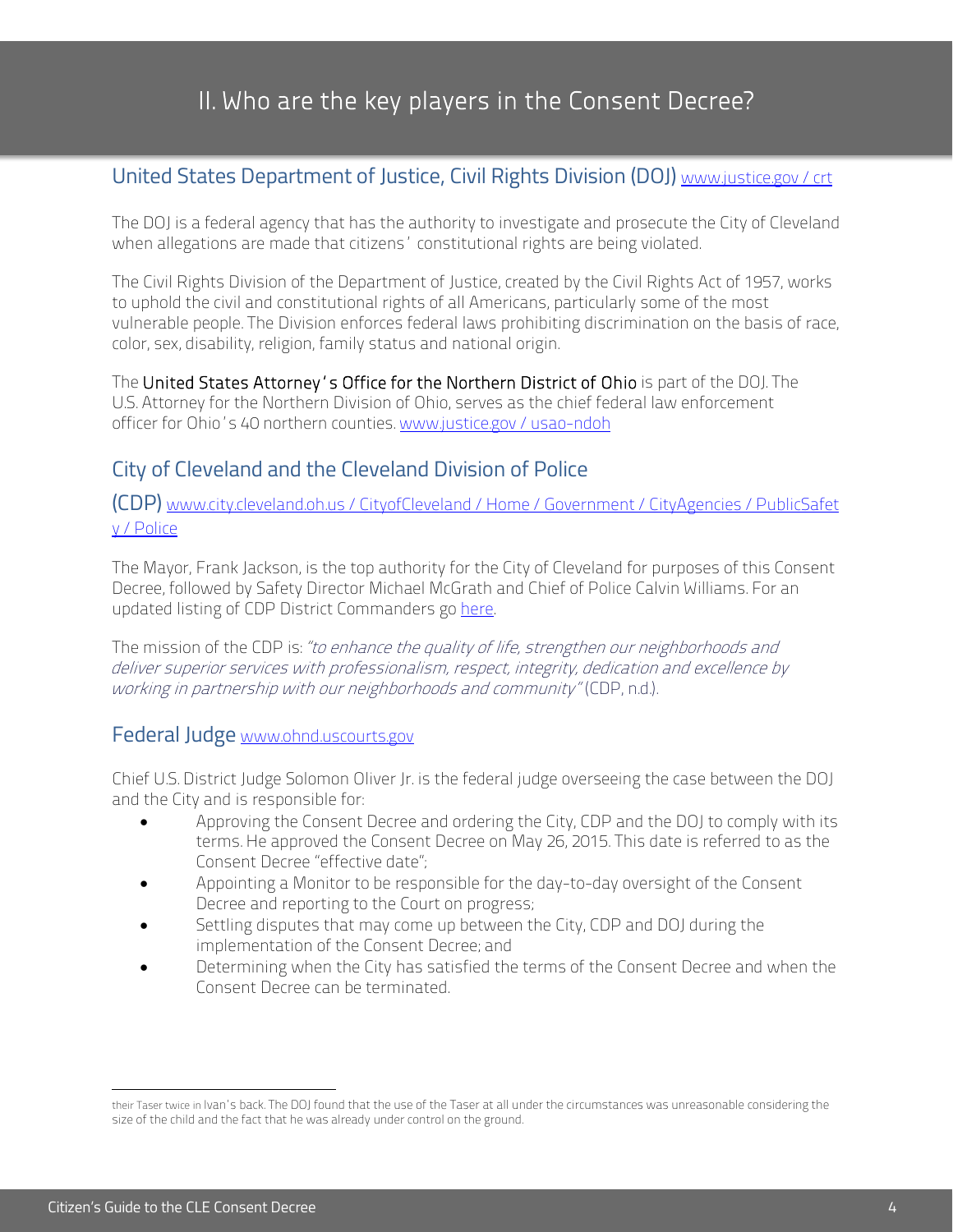#### Consent Decree Monitor & Monitoring Team www.clevelandpolicemonitor.net /

The Monitor, Mathew Barge, is an expert appointed by the Federal Judge, with authority from the City of Cleveland and the DOJ, to make sure the terms of the Consent Decree are being followed. The Monitor will serve a term of five years, with the possibility of that term being shortened or extended, depending on how long it takes the City to comply with the terms of the Consent Decree. The Monitor also supervises the Monitoring Team.

The Monitoring Team is made up of national and local experts who are to assist the Monitor in fulfilling his responsibilities, which include th[e following:](https://www.justice.gov/sites/default/files/crt/legacy/2015/05/27/cleveland_agreement_5-26-15.pdf)

- Reviewing the progress of the City and the Cleveland Division of Police (CDP) to determine whether they are meeting the requirements of the Consent Decree which may include providing assistance, advice or other input to help the City and CDP be successful in implementing the Consent Decree;
- Conducting a community survey every two years to get feedback from the community regarding their experiences with the CDP and how they view public safety in the city;
- Making recommendations to the City and the DOJ on changing the Consent Decree to improve its effectiveness;
- Maintaining regular communication with the City, DOJ and the community; and
- Preparing regular reports detailing their findings, recommendations and analysis of the City's and the CDP's progress.

#### Other Key Players

#### Community Police Commission (CPC) [www.clecpc.org/](http://www.clecpc.org/)

The CPC is a new entity created by the Consent Decree to better ensure community engagement in police reforms. The CPC is made up of 13 individuals who live and / or work in Cleveland: 10 appointed by the Mayor and three selected by corresponding police associations. The Consent Decree required the following categories be represented by these 13 individuals: faith based organizations, civil rights advocates, the business/philanthropic community, organizations representing communities of color, advocacy organizations, youth or student organizations, academia and individuals with expertise in the challenges facing people with mental illness or the homeless. The goal of the CPC is to act as a link between the City, the CDP and the community. The [CPC's role](https://www.justice.gov/sites/default/files/crt/legacy/2015/05/27/cleveland_agreement_5-26-15.pdf#page=9) is to, at minimum:

- Hear the concerns of the community and communicate those concerns to the City, CDP and DOJ;
- Make policy recommendations to the City and the CDP that encourage bias-free, honest and community driven policing; and
- Report to the City and the community regarding the status of the reform process.

#### District Policing Committees (DPC)

There are five police districts in the City of Cleveland. Each district has its own DPC that is made up of community members from that district and at least one officer who works in that district. The goal of the DPC is to encourage regular communication between the CDP and local community leaders[. DPC's role](https://www.justice.gov/sites/default/files/crt/legacy/2015/05/27/cleveland_agreement_5-26-15.pdf#page=12) is to, at minimum: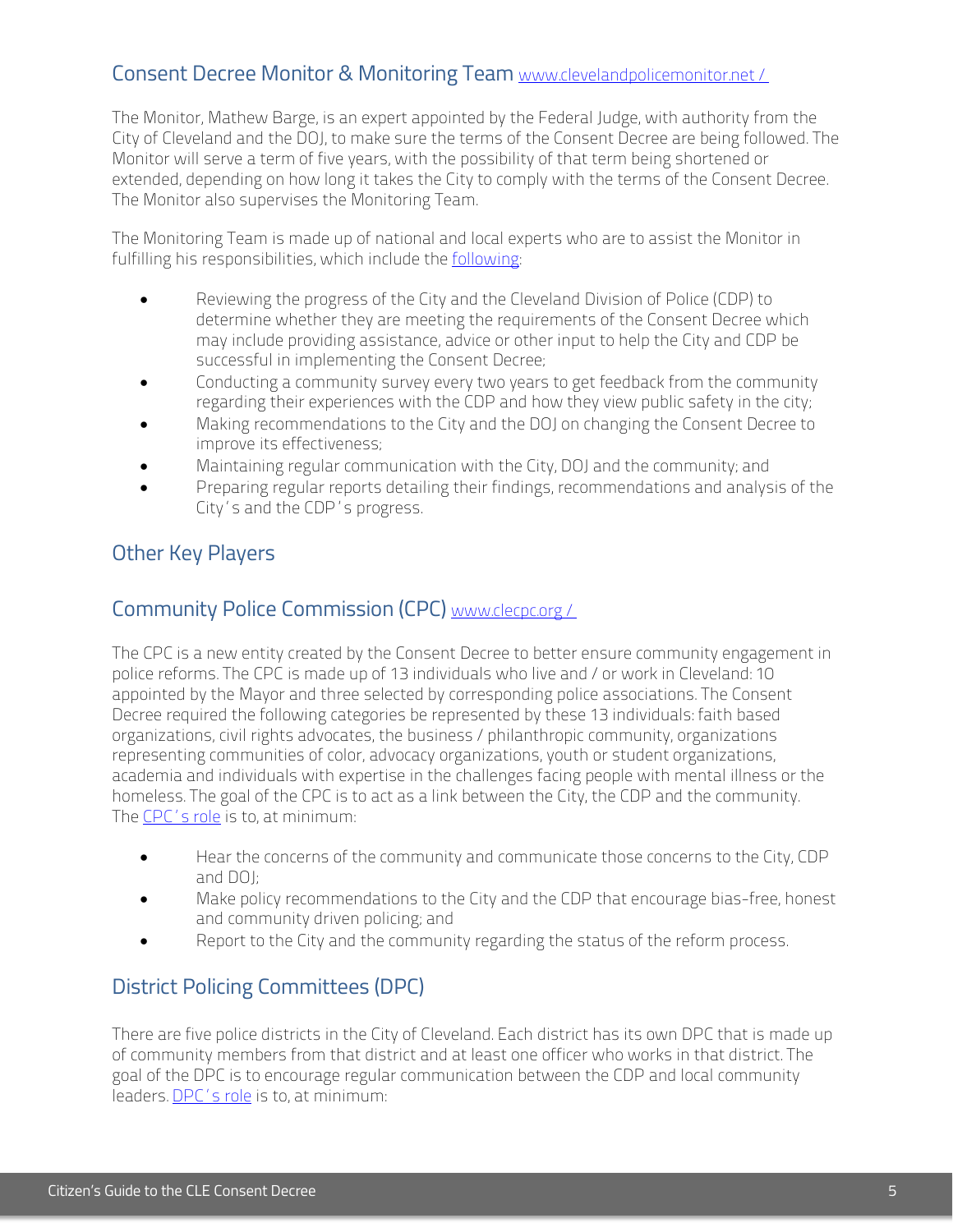- Develop strategies to address the crime and safety issues in their district; and
- Encourage a stronger relationship between the members of the community and their local CDP officers.

#### Police Inspector General

The Police Inspector General is a new position created by the Consent Decree to provide internal oversight of the CDP to make sure that CDP's policies and practices are consistent with state and federal law and the terms of the Consent Decree. The Police Inspector General may not be a current or former employee of the CDP.

#### Mental Health Response Advisory Committee (MHRAC) [adamhscc.org/en-US/](http://adamhscc.org/en-US/settlementagreement.aspx) settlementagreement.aspx

The MHRAC is an entity created by the Consent Decree and is made up of mental health and substance abuse treatment / recovery providers and stakeholders, the community and the police, under the Alcohol Drug Addiction and Mental Health Services Board of Cuyahoga County. The goal of the MHRAC is to encourage a better understanding among law enforcement of mental illness and related crisis situations and to develop strategies for officers to use when they encounter a person who is having a mental health crisis. The MHRAC will also make recommendations to the CDP regarding its policies, procedures and training regarding officer contact with people in crisis.

#### Cleveland Community

The Cleveland community is the most important stakeholder in the reform process. "Community" appears over 125 times in this Consent Decree. The Consent Decree came about because the people of Cleveland wanted changes in the way that their communities were policed. They wanted more transparency, better officer training, accountability measures for officer misconduct and reform regarding the CDP's use of force policies. The Consent Decree calls for significant changes in how the CDP operates. It also calls on the community to be a part of the reform process through service on the CPC, PRB, DPCs, MHRAC and by attending local community meetings in order to share concerns, experiences and make recommendations for policy change.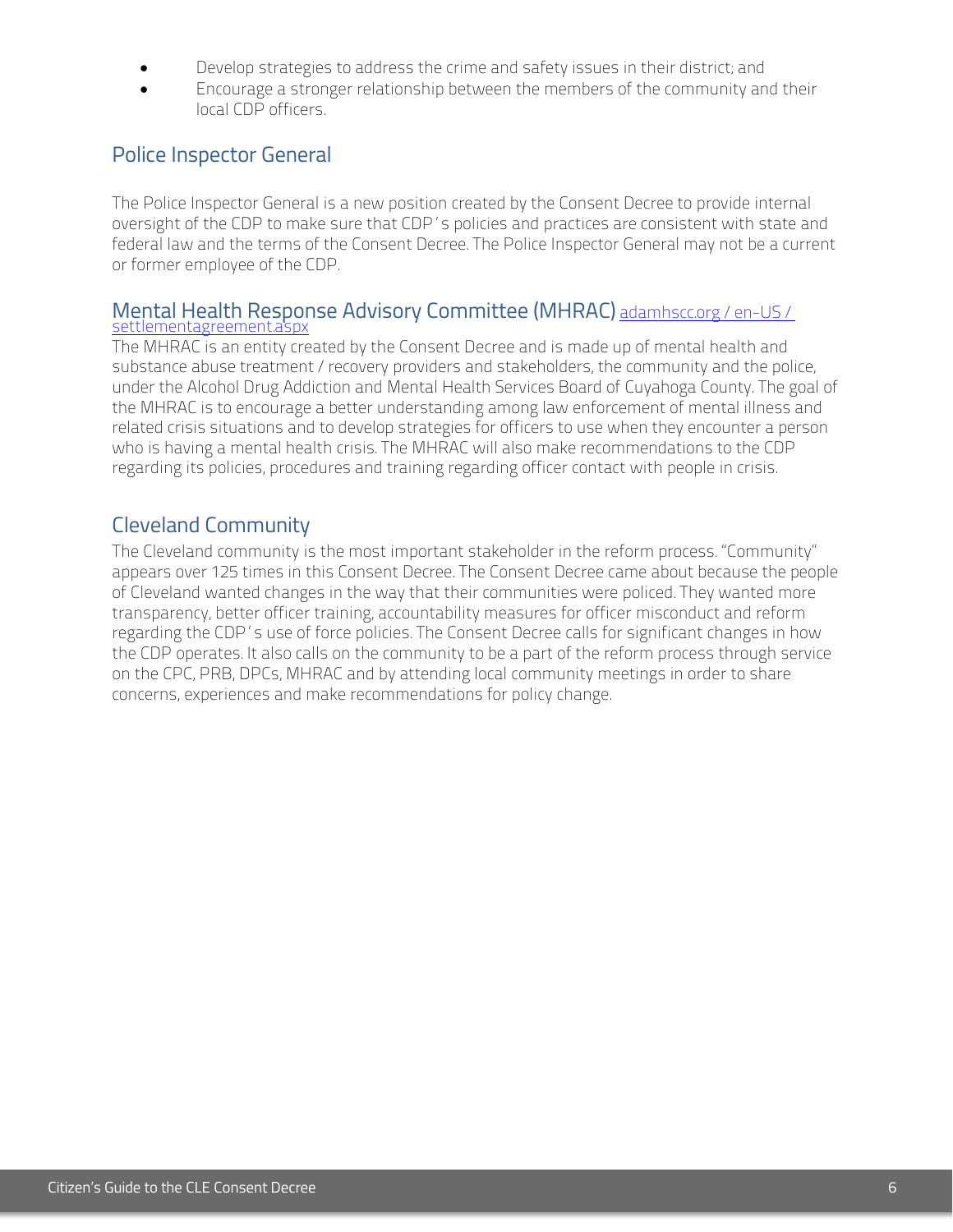## <span id="page-8-0"></span>III. How will a Consent Decree lead to reform in Cleveland and within the Cleveland Division of Police?

## What is a "Consent Decree," and why is it also referred to as a "Settlement Agreement"?

A ["Consent Decree"](https://www.justice.gov/sites/default/files/crt/legacy/2015/05/27/cleveland_agreement_5-26-15.pdf) is a court-enforceable agreement that ends a dispute or a lawsuit between parties. It details a plan the parties agree to use in order to correct the problem(s) that caused the dispute or made the lawsuit necessary. In Cleveland, this plan is referred to as both the "Settlement Agreement" and "Consent Decree." The important factor is that the plan is enforced by a court of law.

## What is the goal of the Consent Decree between the City of Cleveland and the DO<sub>I</sub>?

The goal of the Consent Decree is to repair community trust and protect the constitutional rights of the people of Cleveland by:

- 1. Identifying problems within the CDP;
- 2. Creating and implementing policies and practices to correct those problems;
- 3. Defining consequences for officer and/or CDP failure to follow the rules of the Consent Decree; and
- 4. Creating a process to monitor the CDP to make sure the terms of the Consent Decree are being enforced.

#### When did the Consent Decree become effective?

The Consent Decree went into effect on June 12, 2015, when Chief U.S. District Judge Solomon Oliver, Jr. signed the order approving the Consent Decree.

## When does the CDP have to start implementing the terms of the Consent

#### Decree?

The Consent Decree requires that the CDP begin to correct the problems right away and has a number of deadlines that the City, CDP and the DOJ must meet in order to comply with the terms of the Consent Decree. Up-to-date annual implementation timelines can be found on the Monitoring Team's website under ["Monitoring Plan."](http://static1.squarespace.com/static/5651f9b5e4b08f0af890bd13/t/56fc3dad20c6474a562d6c92/1459371438249/CLE+Police+Monitoring+Plan--First-Year+Monitoring+Plan--Updated--03-30-16.compressed.pdf)

#### How long does the City/ CDP have to do what the Consent Decree requires?

The Consent Decree has implementation deadlines that start as soon as June 12, 2015 (the Consent Decree effective date) and currently extend as far as 5 years (until 2020), with a number of deadlines built in throughout the five-year timeframe. However, it is possible that the terms of the Consent Decree could be met sooner than 5 years or require more time.

The City can ask that the Consent Decree be terminated once the CDP has been in compliance for one year with search and seizure practices and two consecutive years for all other provisions.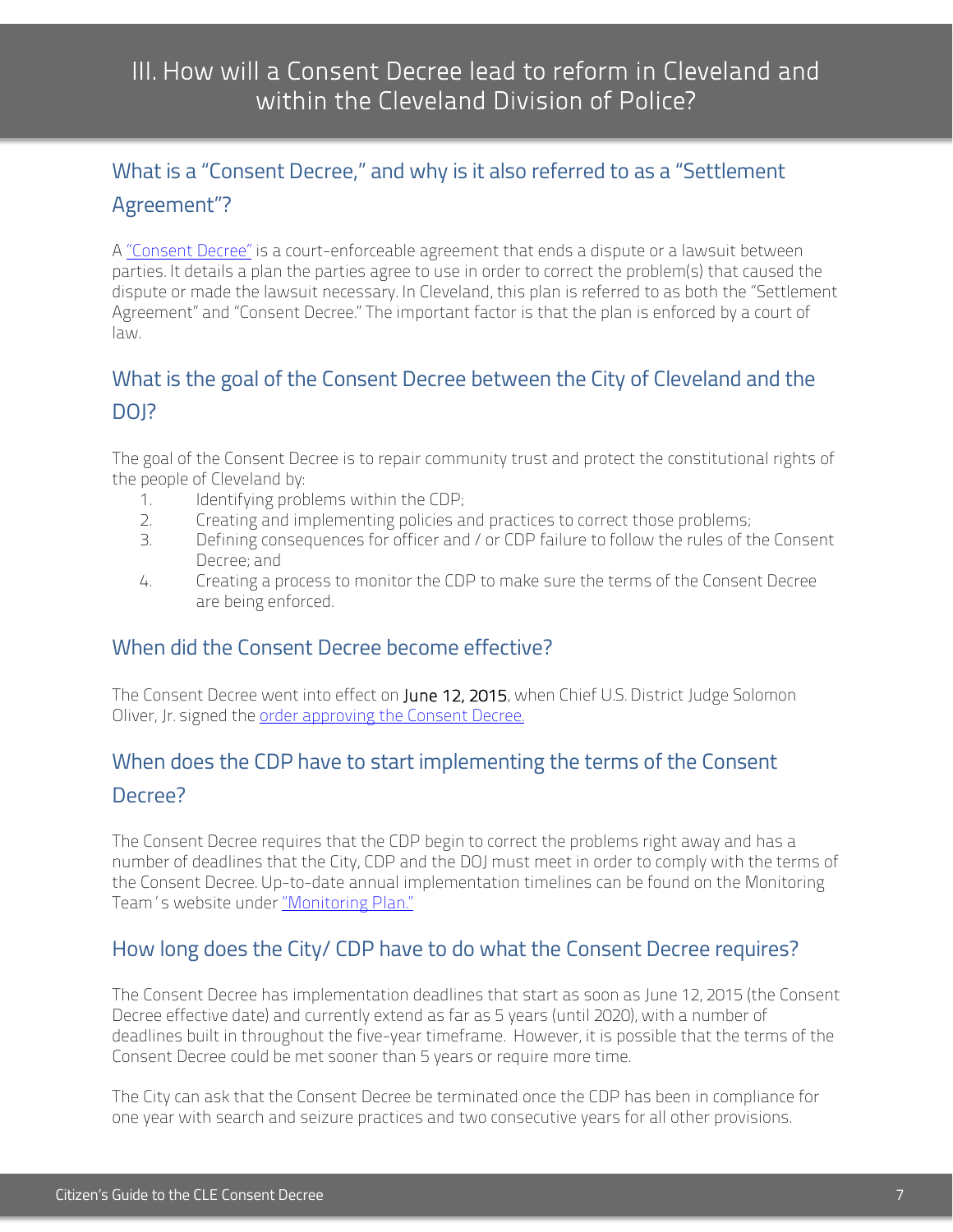## IV. How does the Consent Decree seek to improve police-community interactions?

<span id="page-9-0"></span>The Consent Decree includes a number of major areas of police reform. This summary focuses on the following areas: (1) Use of Force & De-Escalation, (2) Bias in Policing, (3) Handling Individuals in Crisis, (4) Search & Seizures, (5) Transparency & Reporting Systems, (6) Community Building and (7) Community & Problem-Oriented Policing. The following chart highlights the key findings from the DOJ investigation in each of these areas, specific goals for improvement noted in the Consent Decree, strategies required by the Consent Decree to meet the improvement goals and the key players with responsibilities.

| <b>ISSUE AREA</b>                  | DOJ FINDING                                                                                                                                                                                                                                                                                                                                                                   | GOAL FOR CDP<br><b>IMPROVEMENT</b>                                                                                                                                                                                                                                                                                                                                                                                               | CONSENT DECREE STRATEGIES TO MEET IMPROVEMENT GOALS |                                                                                                                                                                                                                                                                                                                                                                                                                                                                                                                                                                                                                                                                                                                                                                                                                                                                                                                                                                                                                                                                                                                                                                                                                                                                                                                                                                                                                                | <b>KEY</b><br><b>PLAYERS</b>                                                                                                                                                          |
|------------------------------------|-------------------------------------------------------------------------------------------------------------------------------------------------------------------------------------------------------------------------------------------------------------------------------------------------------------------------------------------------------------------------------|----------------------------------------------------------------------------------------------------------------------------------------------------------------------------------------------------------------------------------------------------------------------------------------------------------------------------------------------------------------------------------------------------------------------------------|-----------------------------------------------------|--------------------------------------------------------------------------------------------------------------------------------------------------------------------------------------------------------------------------------------------------------------------------------------------------------------------------------------------------------------------------------------------------------------------------------------------------------------------------------------------------------------------------------------------------------------------------------------------------------------------------------------------------------------------------------------------------------------------------------------------------------------------------------------------------------------------------------------------------------------------------------------------------------------------------------------------------------------------------------------------------------------------------------------------------------------------------------------------------------------------------------------------------------------------------------------------------------------------------------------------------------------------------------------------------------------------------------------------------------------------------------------------------------------------------------|---------------------------------------------------------------------------------------------------------------------------------------------------------------------------------------|
| 1. Use of Force &<br>De-Escalation | CDP has a pattern or<br>practice of using<br>excessive force<br>including:<br>• Unnecessary<br>deadly force;<br>Retaliatory force;<br>Force against the<br>$\bullet$<br>mentally ill or<br>people in crisis;<br>and<br>Use of dangerous<br>$\bullet$<br>tactics that put<br>officers in<br>situations where<br>force could have<br>been avoided but<br>becomes<br>inevitable. | To create use of<br>force policies,<br>training.<br>supervision, and<br>disciplinary<br>measures to<br>ensure that force<br>is used in ways<br>consistent with<br>the Constitution<br>and laws. To<br>ensure officers use<br>techniques other<br>than force to effect<br>compliance when<br>possible. To use<br>force only when<br>necessary and in a<br>way that avoids<br>unnecessary<br>injury. To de-<br>escalate the use of | Policy<br>Change &<br>Training                      | 1. De-escalation tactics: Officers will allow persons the time to submit to arrest<br>before using force. Officers will be trained in negotiations, waiting people out, creating<br>distance between the officer and a threatening person, and how to consider other<br>issues that may result in a person 's lack of cooperation (i.e. language barrier,<br>disability, mental health crisis, or a health emergency).<br>2. Appropriate Use of Force: Officers will only use the amount of force needed to<br>reasonably control a person. As the person's resistance decreases, the amount of<br>force will also decrease.<br>3. Inappropriate Use of Force: Officers will not engage in the following use of force<br>tactics:<br>a. Force against persons who only verbally confront them and do not interfere with<br>the officers ability to perform his duty;<br>b. Retaliatory Force- officers cannot punish persons for being "disrespectful,"<br>running, or resisting arrest;<br>c. Head strikes with hard objects (unless lethal force is justified); and<br>d. Neck holds.<br>4. Weapons Training: All officers must undergo training on all CDP weapons that<br>they are authorized to use.<br>5. Medical Care: Immediately following a use of force, officer must immediately obtain<br>any necessary medical care and, if needed, perform emergency first aid until medical<br>care providers arrive on scene. | Cleveland<br>Division of<br>Police (CDP),<br>Community<br>Police<br>Commission<br>(CPC), U.S.<br>Department of<br>Justice (DOJ)<br>and Cleveland<br>Police<br>Monitoring<br>Team (MT) |
|                                    |                                                                                                                                                                                                                                                                                                                                                                               | force at the<br>earliest possible<br>moment.                                                                                                                                                                                                                                                                                                                                                                                     | Reporting                                           | CDP will develop a reporting system to record each time an officer uses force. There<br>are three use of force levels, each with its own investigative process. Details can be<br>found in the Consent Decree.<br>Officers found to have used excessive force, or who did not include important details<br>in their use of force report, will face disciplinary action. Supervisors who do not                                                                                                                                                                                                                                                                                                                                                                                                                                                                                                                                                                                                                                                                                                                                                                                                                                                                                                                                                                                                                                 | CDP, Police<br>Review Board<br>(PRB), MT and<br>Office of<br>Professional<br>Standards<br>(OPS)                                                                                       |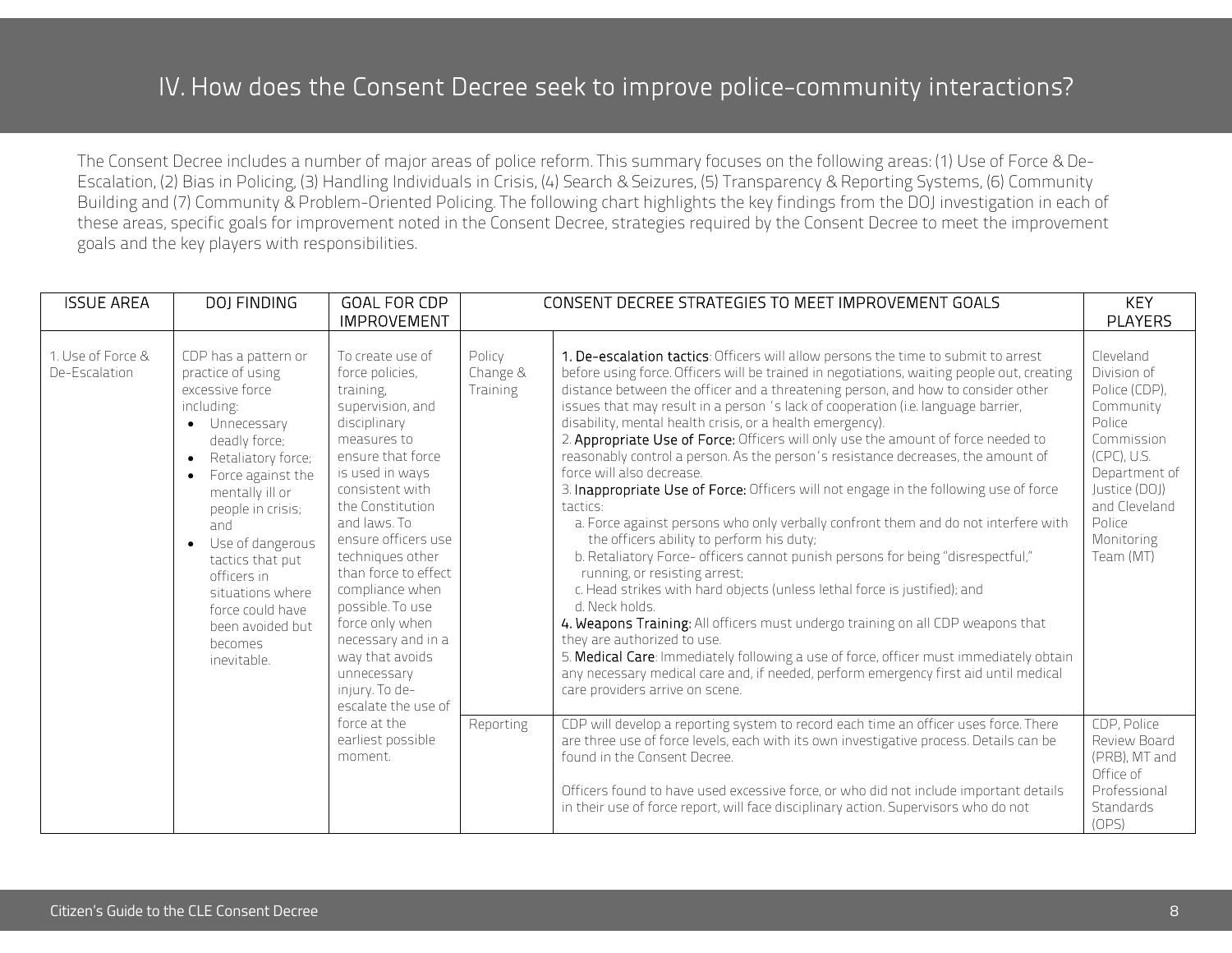|                                         |                                                                                                                                                                                |                                                                                                                                                                                                                                                                                                                                                               |                                              | properly or timely investigate claims of excessive use of force also will face<br>disciplinary action.                                                                                                                                                                                                                                                                                                                                                                                                                                                                                                                                                                                                                                                                                                                                                                                                                                                                                                                                                                                           |                                              |
|-----------------------------------------|--------------------------------------------------------------------------------------------------------------------------------------------------------------------------------|---------------------------------------------------------------------------------------------------------------------------------------------------------------------------------------------------------------------------------------------------------------------------------------------------------------------------------------------------------------|----------------------------------------------|--------------------------------------------------------------------------------------------------------------------------------------------------------------------------------------------------------------------------------------------------------------------------------------------------------------------------------------------------------------------------------------------------------------------------------------------------------------------------------------------------------------------------------------------------------------------------------------------------------------------------------------------------------------------------------------------------------------------------------------------------------------------------------------------------------------------------------------------------------------------------------------------------------------------------------------------------------------------------------------------------------------------------------------------------------------------------------------------------|----------------------------------------------|
| 2. Bias in Policing                     | CDP services are not<br>consistently<br>administered in a way<br>that is fair, respectful,<br>and free from unlawful<br>bias towards members<br>of the Cleveland<br>community. | To deliver police<br>services equitably,<br>respectfully and<br>free of unlawful<br>bias, and in a way<br>that promotes<br>broad community<br>engagement and<br>confidence in CDP,<br>and without<br>discrimination<br>based on race.<br>ethnicity, national<br>origin, religion,<br>gender, disability,<br>age, sexual<br>orientation or<br>gender identity. | Policy<br>Change &<br>Training               | CDP will develop bias-free policing policy and procedures that incorporate CPC<br>recommendations and provide clear guidance to officers that biased-policing,<br>including detaining people solely on racial stereotypes, is prohibited.<br>Officers training to include:<br>1. Negative impact of racial or ethnic profiling;<br>2. How to identify personal bias, and ways to reduce the harmful impact of bias;<br>3. The law under the U.S. Constitution requiring equal protection and prohibiting<br>unlawful discrimination, protection of civil rights as a central part of the police<br>mission, and principles of procedural justice; and<br>4. Ways to interact positively and respectfully with people in the community.<br>Supervisors will also be trained on how to identify bias when reviewing officer stops,<br>arrests and use of force data.                                                                                                                                                                                                                               | CDP, CPC, DOJ,<br>MT                         |
| 3. Handling<br>Individuals in<br>Crisis | CDP officers and CDP<br>call takers are<br>inadequately trained<br>to assess and handle<br>the needs of persons<br>experiencing a mental<br>health crisis.                     | To build upon and<br>improve CDP's<br>Crisis Intervention<br>Program in order<br>to assist<br>individuals in<br>crisis; improve<br>safety; promote<br>solutions to assist<br>those with mental<br>illness; and reduce<br>criminal justice<br>system<br>involvement.                                                                                           | Policy<br>Change,<br>Training &<br>Personnel | 1. The CDP will create a Crisis Intervention Coordinator position. This person will have<br>the responsibility of:<br>a. Overseeing the crisis intervention training of officers;<br>b. Making sure officers, call takers and dispatch are properly responding to<br>crisis calls; and<br>c. Maintaining and developing partnerships with mental health partners.<br>2. All officers and recruits will receive at least eight hours of crisis intervention<br>training annually.<br>3. The development of a team of specialized crisis intervention officers with at least<br>40 hours of training.<br>4. The creation of the Mental Health Response Advisory Committee (MHRAC) to foster<br>relationships and build support between the police, the community and mental health<br>providers, to help identify problems and solutions to improve outcomes for those in<br>crisis and to provide guidance to CDP in its CIT program.<br>5. The CDP will develop new policies and procedures detailing how crisis intervention<br>calls should be handled, documented and reported to the public. | CDP, DOJ,<br>MHRAC and MT                    |
| 4. Search &<br>Seizures                 | CDP has a practice of<br>unlawful stops,<br>searches, and seizures<br>that often violate the<br>Fourth Amendment.                                                              | To conduct<br>investigatory<br>stops, searches,<br>and arrests in<br>compliance with<br>the law and "fairly<br>and respectfully"                                                                                                                                                                                                                              | Policy<br>Change &<br>Training               | 1. Officers will not:<br>a. Use "gender, race, ethnicity, national origin, or perceived sexual orientation<br>as a sole factor in establishing reasonable suspicion or probable cause;"<br>b. Stop individuals without reasonable suspicion;<br>c. Perform pat down searches without specific facts that would reasonably<br>suggest that the person is armed (unless the officer is conducting the<br>search with intent to arrest);                                                                                                                                                                                                                                                                                                                                                                                                                                                                                                                                                                                                                                                            | CDP, CPC, DOJ,<br>PRB, MT, and<br><b>OPS</b> |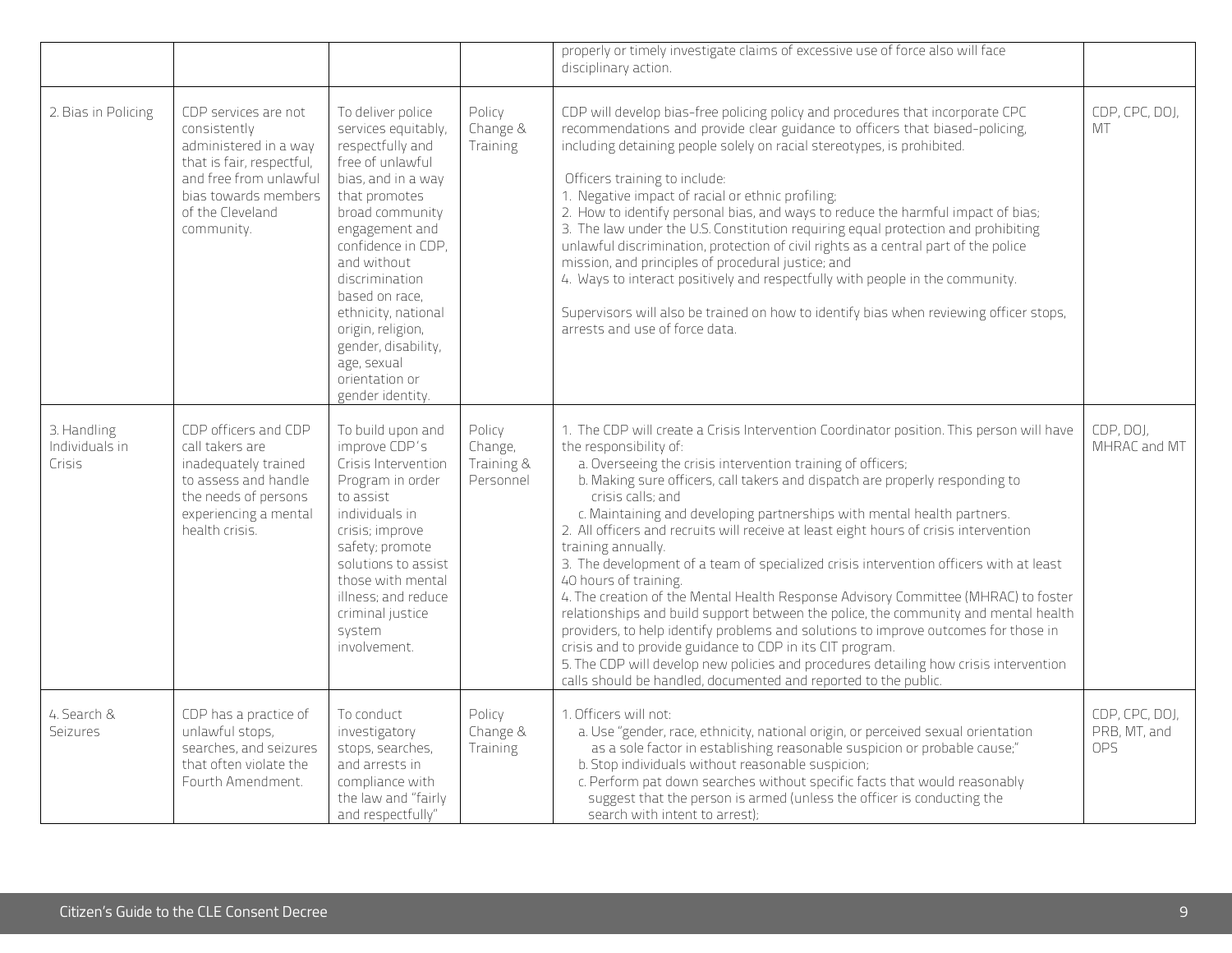|                                                                                                                                                                                                                                                                        |                                                                                                                                                   | taking into account<br>"community<br>values."                                                                                 |                              | d. Use an individual's location in a high crime area as the only reason for a<br>stop.<br>2. Documentation and Review:<br>a. Officers must document all stops, even if they do not result in an arrest;<br>b. Officer reports will be reviewed by their supervisor;<br>c. Any clear violation in an officer's stops, searches, or arrests will result in<br>disciplinary action; and<br>3. Officers will be trained annually on proper search and seizure practices.                                                                                                                                                                                                                                                                                                                                                                                                                                                                                                                                                                                                                                                                                                                                                                                                                                                                                                                                                                                                                                          |                                               |
|------------------------------------------------------------------------------------------------------------------------------------------------------------------------------------------------------------------------------------------------------------------------|---------------------------------------------------------------------------------------------------------------------------------------------------|-------------------------------------------------------------------------------------------------------------------------------|------------------------------|---------------------------------------------------------------------------------------------------------------------------------------------------------------------------------------------------------------------------------------------------------------------------------------------------------------------------------------------------------------------------------------------------------------------------------------------------------------------------------------------------------------------------------------------------------------------------------------------------------------------------------------------------------------------------------------------------------------------------------------------------------------------------------------------------------------------------------------------------------------------------------------------------------------------------------------------------------------------------------------------------------------------------------------------------------------------------------------------------------------------------------------------------------------------------------------------------------------------------------------------------------------------------------------------------------------------------------------------------------------------------------------------------------------------------------------------------------------------------------------------------------------|-----------------------------------------------|
| 5. Transparency &<br>Systems of<br>Reporting,<br>Documenting, and<br>Investigating<br>Civilian Allegations<br>of Police<br>Misconduct<br>(Internal<br>Accountability<br>measures not<br>included here but<br>can be found in the<br>Consent Decree at:<br>pages 43-57) | CDP does not have an<br>effective system for<br>reporting,<br>documenting, and<br>investigating civilian<br>allegations of officer<br>misconduct. | To ensure that all<br>civilian complaints<br>are fully<br>investigated and<br>appropriate<br>disciplinary action<br>is taken. | Training<br>Policy<br>Change | The Office of Professional Standards (OPS)<br>1. OPS investigators will be trained to:<br>a. Fully investigate all complaints of officer misconduct; and<br>b. Use high level investigation methods to ensure that all investigations are<br>thorough and complete.<br>Filing, Tracking & Managing Complaints<br>1. CDP will:<br>a. Publicize the complaint process to the public;<br>b. Increase the number of ways that complaints can be filed (i.e. by phone, in<br>writing, verbally, online, or with or without a signature);<br>c. Require all officers to carry complaint forms with them in their CDP vehicles,<br>and give the form to a person who wants to file a complaint;<br>d. Require all officers to provide their name and badge number upon request; and<br>e. Make complaint forms available in English and Spanish.<br>2. OPS will:<br>a. Create a numbering and tracking system for all complaints;<br>b. Produce at least one public report each year that gives a summary of the<br>types of complaints received, how the complaints were resolved, the length<br>of the investigation and the number of complaints that were dismissed; and<br>c. Create a system for evaluating the seriousness of the complaints.<br>3. Communication with the Person Filing the Complaint - OPS will:<br>a. Send the person filing the complaint written updates on the status of the<br>investigation and review; and<br>b. Provide the person filing the complaint contact information to OPS. | CDP, Internal<br>Affairs, PRB,<br>MT and OPS, |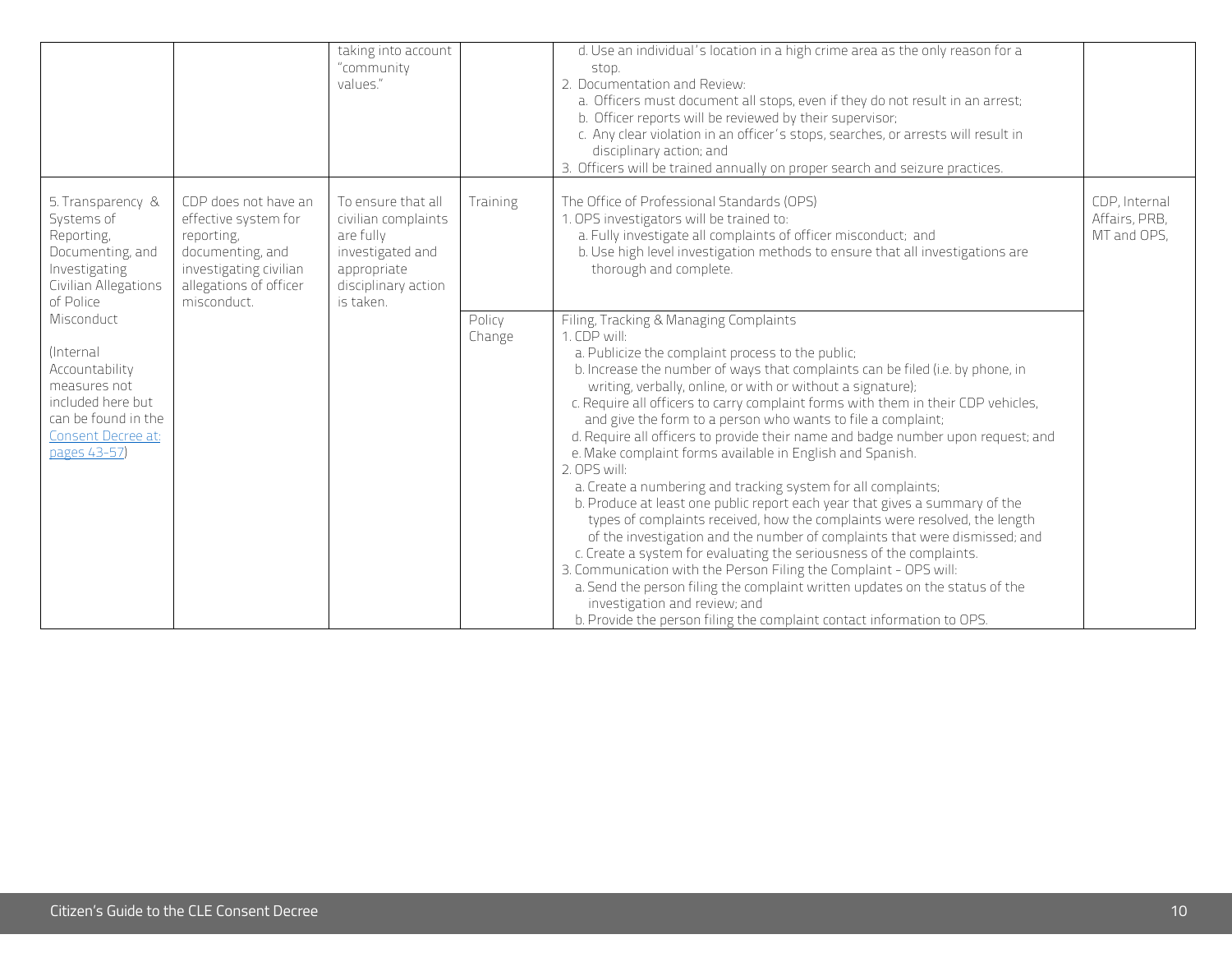| 6. Community<br>Engagement /<br><b>Trust Building</b> | The DOJ, the City and<br>the CDP recognize that<br>community trust and<br>input are essential to<br>ensuring public safety<br>and improved relations<br>between the<br>community and the<br>CDP. | To ensure that the<br>people of<br>Cleveland are able<br>to engage in the<br>reform process,<br>the CDP will create<br>formal and<br>informal ways to<br>ensure ongoing<br>communication. |                                            | 1. Establishment of a Community Police Commission (CPC) that consists of 13 diverse<br>Cleveland residents representing specific backgrounds (3 from law enforcement). The<br>CPC will:<br>a. Hold town hall meetings throughout the City to hear the concerns of Cleveland<br>residents:<br>b. Complete an assessment of the CDP's bias-free policing policies, practices, and<br>training and make recommendations; and assist in bias-free training;<br>c. Review and comment on CDP policies and practices related to use of force,<br>search and seizure, and data collection and retention; and<br>d. Report to the community and the City on the reforms and any recommendations<br>for improvements.<br>2. Revitalizing the CDP District Policing Committees (DPC) to facilitate regular<br>communication and cooperation between the CDP and community. Recruit<br>membership to expand representation from a cross-section of the<br>community. | CDP, CPC, CRB,<br>DPCs and<br>members of<br>the Cleveland<br>community |
|-------------------------------------------------------|--------------------------------------------------------------------------------------------------------------------------------------------------------------------------------------------------|-------------------------------------------------------------------------------------------------------------------------------------------------------------------------------------------|--------------------------------------------|-----------------------------------------------------------------------------------------------------------------------------------------------------------------------------------------------------------------------------------------------------------------------------------------------------------------------------------------------------------------------------------------------------------------------------------------------------------------------------------------------------------------------------------------------------------------------------------------------------------------------------------------------------------------------------------------------------------------------------------------------------------------------------------------------------------------------------------------------------------------------------------------------------------------------------------------------------------|------------------------------------------------------------------------|
| 7. Community &<br>Problem-Oriented<br>Policing        | The DOJ, the City and<br>the CDP agree that<br>communities are safer<br>when there is a strong<br>partnership between<br>members of the<br>community and the<br>police.                          | To strengthen the<br>relationship<br>between CDP and<br>members of the<br>Cleveland<br>community<br>through officer<br>engagement.                                                        | Develop<br>Policing<br>Model &<br>Training | 1. Develop and implement a comprehensive community and problem-oriented policing<br>model in order to promote and strengthen partnerships in the community, ensure<br>collaborative problem-solving and increase confidence in CDP.<br>2. Ensure officers are familiar with the geographic areas they serve to engage in<br>problem identification and solving activities with community groups.<br>3. Train officers in:<br>a. Crime prevention through community engagement and problem-solving<br>strategies;<br>b. Establishing partnerships and engaging organizations, including youth,<br>LGBT, homeless and mental health communities;<br>c. Effective communication skills (i.e. conflict resolution and de-escalation<br>strategies); and<br>d. Principles of procedural justice, conflict resolution, verbal de-escalation,<br>cultural competency and sensitivity training.                                                                   | CDP, CPC, MT                                                           |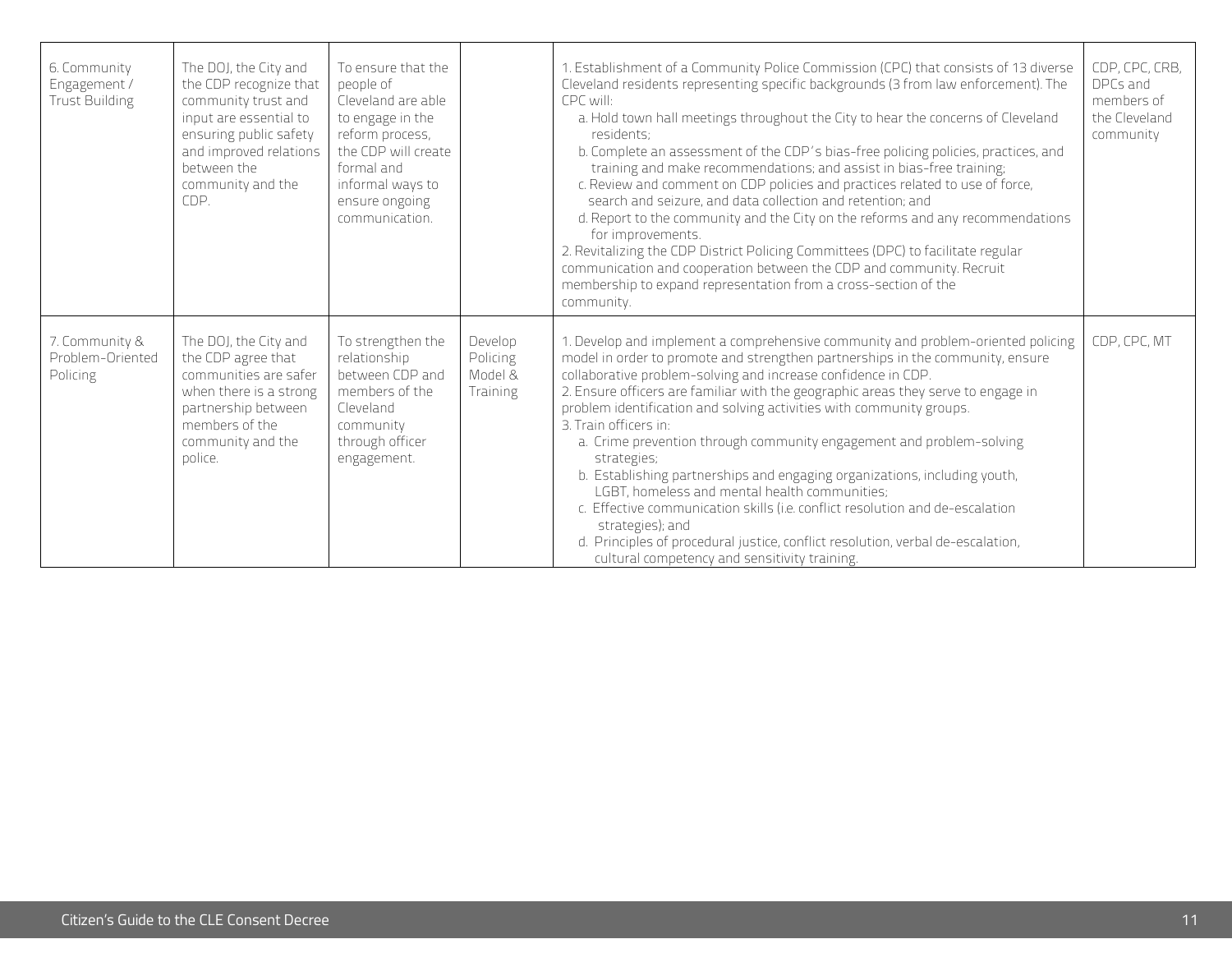## <span id="page-13-0"></span>V. How does the Consent Decree make sure the police are doing their job well?

The Consent Decree requires the CDP to make changes in the following areas in order to improve the supervision and accountability in how officers do their job:

- Reporting
- Documenting
- Investigating
- Disciplining Officer Misconduct

It also requires that the CDP have sufficient resources available to them, including equipment and technology, to do their job.

#### What are CDP officers required to report?

Misconduct - Any CDP employee (officer, staff, or administrator) who witnesses or becomes aware of the misconduct of another employee **must** report the incident to a supervisor or internal affairs.

- The CDP will create a system that allows employees to secretly report possible employee misconduct.
- CDP will prohibit any form of retaliation, intimidation, or any negative action against any person, civilian, or officer who reports misconduct.
- If a CDP employee fails to report an incident of misconduct, or engages in any form of retaliation, they will be subject to *disciplinary action* up to and including termination.

Use of Force- All officers who use or witness another officer's use of force are required to complete a written use of force report before the end of their shift. The report must detail:

- 1. What happened from the reporting officer's point of view;
- 2. The reason why the police were there;
- 3. A description of the events that led to the use of force;
- 4. The type of resistance that the officer received; and
- 5. A complete description of the type of force used or observed.

Any officer who uses or observes force and does not report it will face disciplinary action, up to and including termination.

#### What are officers required to maintain and document?

The Consent Decree requires that the CDP document and maintain either in writing or electronically all of the following:

- Officer Training
- Officer Evaluations
- Officer Corrective Action (disciplinary and non-disciplinary)
- Incidents Involving Use of Force
- Searches, Seizures and Investigative Stops
- Misconduct Investigations
- Civilian Complaints
- Body Cameras (optional but suggested)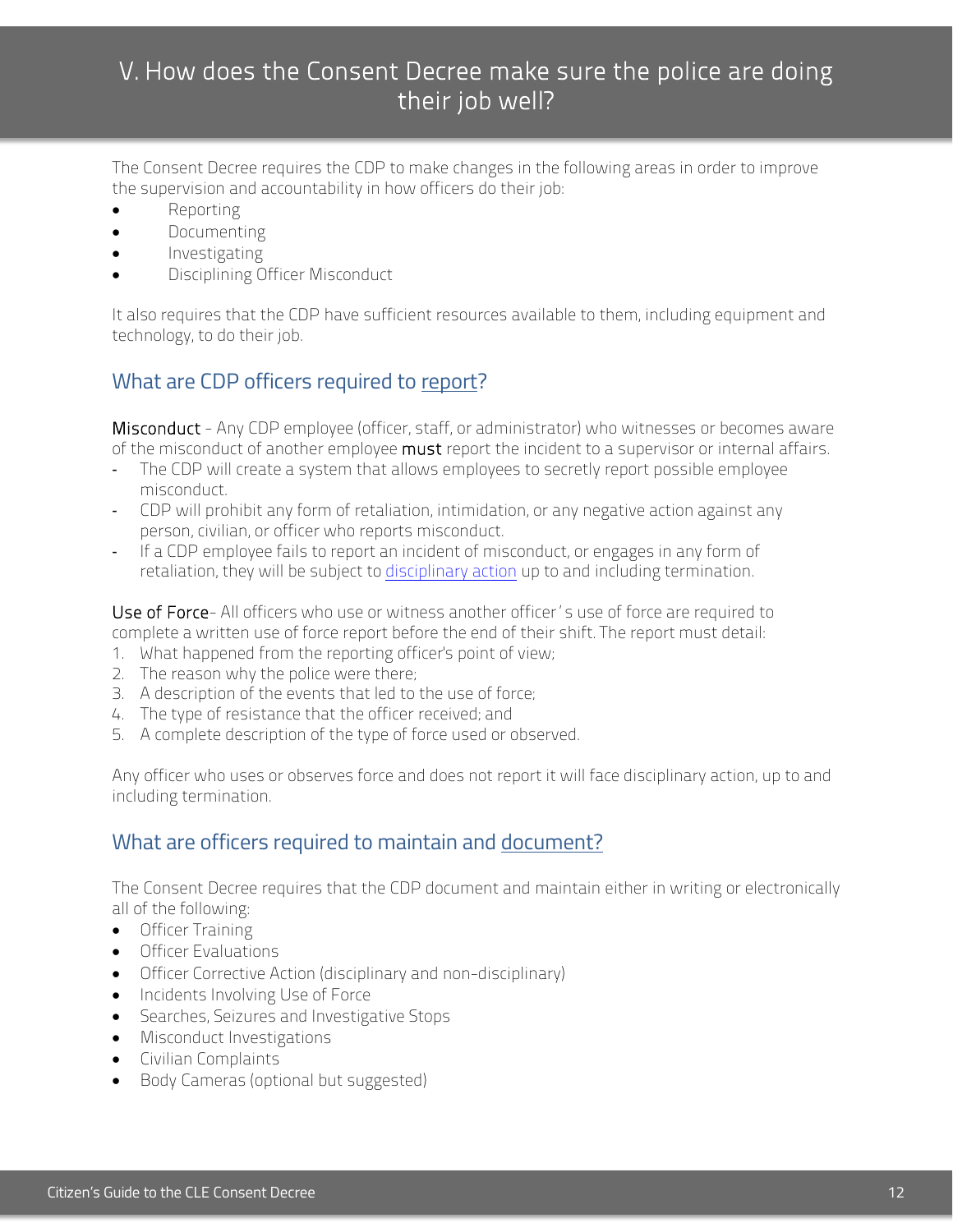#### What types of incidents must be investigated?

- 1. Use of Force- All incidents involving use of force will be investigated according to the level of force that was used. The Consent Decree creates [three use of force levels.](https://www.justice.gov/sites/default/files/crt/legacy/2015/05/27/cleveland_agreement_5-26-15.pdf#page=27) Each level has its own investigation process.
- 2. Officer Misconduct- CDP's Internal Affairs will investigate all internal allegations of officer misconduct. CDP's Office of Professional Standards (OPS) will investigate civilian complaints of officer misconduct.
- 3. Other Investigations- The CDP Inspector General will conduct investigations at the request of the Chief of CDP, or the Mayor. The CPC can make recommendations to the Chief of CDP, the Director of Public Safety, or the Mayor for the Inspector General to conduct specific investigations.

#### What type of [discipline](https://drive.google.com/file/d/0B5DdHkGRNM-2M1I3WVdMb1pVYzg/view) can an officer face for misconduct?

Officers can receive two types of corrective action: disciplinary and non-disciplinary. Disciplinary action includes: verbal warning, written warning, suspension, or termination. Non-disciplinary action includes: training, or other actions taken to help an officer improve his or her performance.

According to the Consent Decree, officers can face disciplinary action for:

- Use of unreasonable force;
- Leaving out or misrepresenting information that is included in their use of force report;
- Failing to properly investigate officer use of force (as an investigatory supervisor);
- Officer misconduct; and
- The intentional failure to activate body worn cameras.

#### Who is responsible for making sure the police do their job well?

The Consent Decree establishes and / or clarifies specific positions or entities responsible for carrying out specific functions in the plan. The following chart summarizes the roles and duties of the following:

- Force Review Board (FRB)
- Force Investigation Team (FIT)
- Police Review Board (PRB)
- Office of Professional Standards (OPS)
- Crisis Intervention Coordinator
- Data Collection and Analysis Coordinator
- Consent Decree Implementation Unit (within the CDP)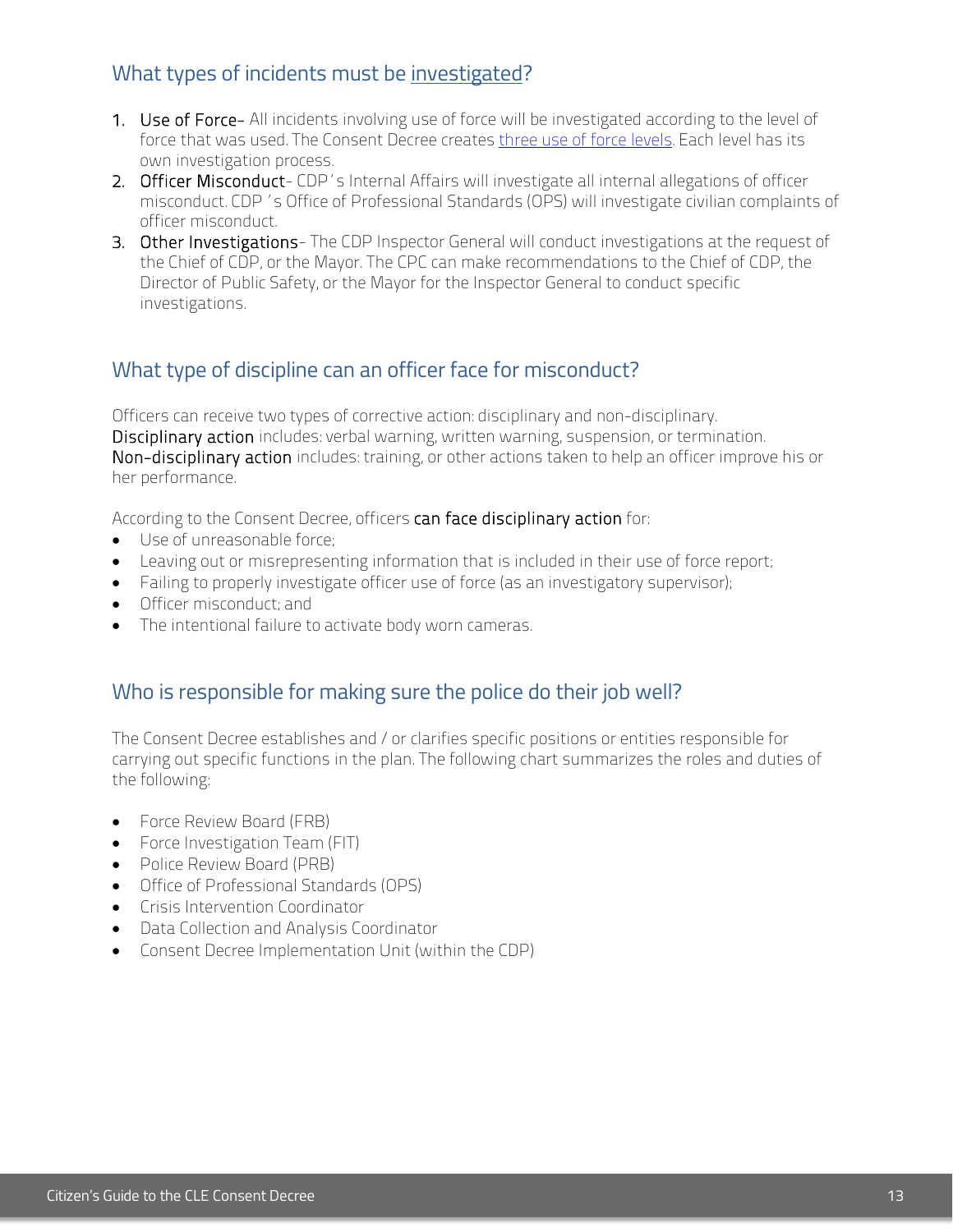| Position                                     | Role                                                                                                                                                                                                                                                                                                                                                                                                                                                                     | Duties & Responsibilities and Enforcement<br>Authority under the Consent Decree                                                                                                                                                                                                                                                                                                                                                                                                                                                                                                       |
|----------------------------------------------|--------------------------------------------------------------------------------------------------------------------------------------------------------------------------------------------------------------------------------------------------------------------------------------------------------------------------------------------------------------------------------------------------------------------------------------------------------------------------|---------------------------------------------------------------------------------------------------------------------------------------------------------------------------------------------------------------------------------------------------------------------------------------------------------------------------------------------------------------------------------------------------------------------------------------------------------------------------------------------------------------------------------------------------------------------------------------|
| Force Review<br>Board (FRB)                  | FRB's role is to oversee use of force<br>investigations. FRB will be made up<br>of the Chief of Police (or someone he<br>selects in his place); a police training<br>supervisor; a representative from<br>the Office of Professional<br>Standards; and a representative<br>from Internal Affairs.                                                                                                                                                                        | The FRB will review all Force Intervention Team and<br>Level 2 use of force investigations.<br>FRB has the authority to make non-disciplinary<br>corrective actions; and refer cases that require<br>disciplinary action to the appropriate unit within<br><b>CDP</b>                                                                                                                                                                                                                                                                                                                 |
| Force<br>Investigation<br>Team (FIT)         | Each FIT will be a team of officers<br>who will be responsible for<br>investigating officer use of force (the<br>FIT will not be a new unit to which<br>officers are permanently assigned<br>but will be made up of officers from<br>various units).                                                                                                                                                                                                                     | FIT will conduct administrative and criminal<br>investigations of:<br>All Level 3 uses of force;<br>$\bullet$<br>Uses of force involving possible criminal<br>$\bullet$<br>behavior by an officer;<br>All instances where a person died while in, or as<br>$\bullet$<br>a result of being in police custody; and<br>Any other use of force instances assigned to FIT.<br>$\bullet$<br>FIT has the authority to conduct use of force<br>investigations; and recommend to Internal Affairs<br>whether or not there is evidence of officer<br>misconduct.                                |
| Police Review<br>Board (PRB)                 | The PRB will work closely with the<br>Office of Professional Standards<br>(OPS) in investigating and reviewing<br>civilian complaints against CDP<br>officers. The PRB will not review<br>civilian complaints that allege<br>criminal wrongdoing (these go to<br>Internal Affairs). The PRB will be<br>made up of Cleveland residents<br>from diverse backgrounds. Members<br>cannot be current or former<br>members of the CDP. PRB meetings<br>are open to the public. | The PRB will:<br>Hear the OPS investigator's findings, and<br>conclusions regarding their civilian<br>complaint investigation;<br>Question the OPS investigator and request<br>additional investigation if necessary; and<br>Make a written determination as to<br>whether or not there was officer<br>wrongdoing.<br>The PRB will have the authority to make<br>recommendations to the Chief of Police or the<br>Public Safety Director regarding whether any<br>disciplinary or non-disciplinary action should be<br>taken against the officer(s) involved in the<br>investigation. |
| Office of<br>Professional<br>Standards (OPS) | Civilian complaints of criminal<br>wrongdoing are reviewed by internal<br>affairs. All other complaints are<br>reviewed by OPS. They can be<br>submitted online, at a local police<br>station, district office, over the<br>phone and verbally. Also, officers are<br>required to carry reporting forms<br>with them in their vehicles.                                                                                                                                  | See Section IV. (above) for OPS requirements under<br>the Consent Decree to develop an effective system<br>for reporting, documenting and investigating civilian<br>allegations of officer misconduct, as well as<br>communications with persons filing complaints.                                                                                                                                                                                                                                                                                                                   |

## Special positions and entities responsible for making sure the police do their job well: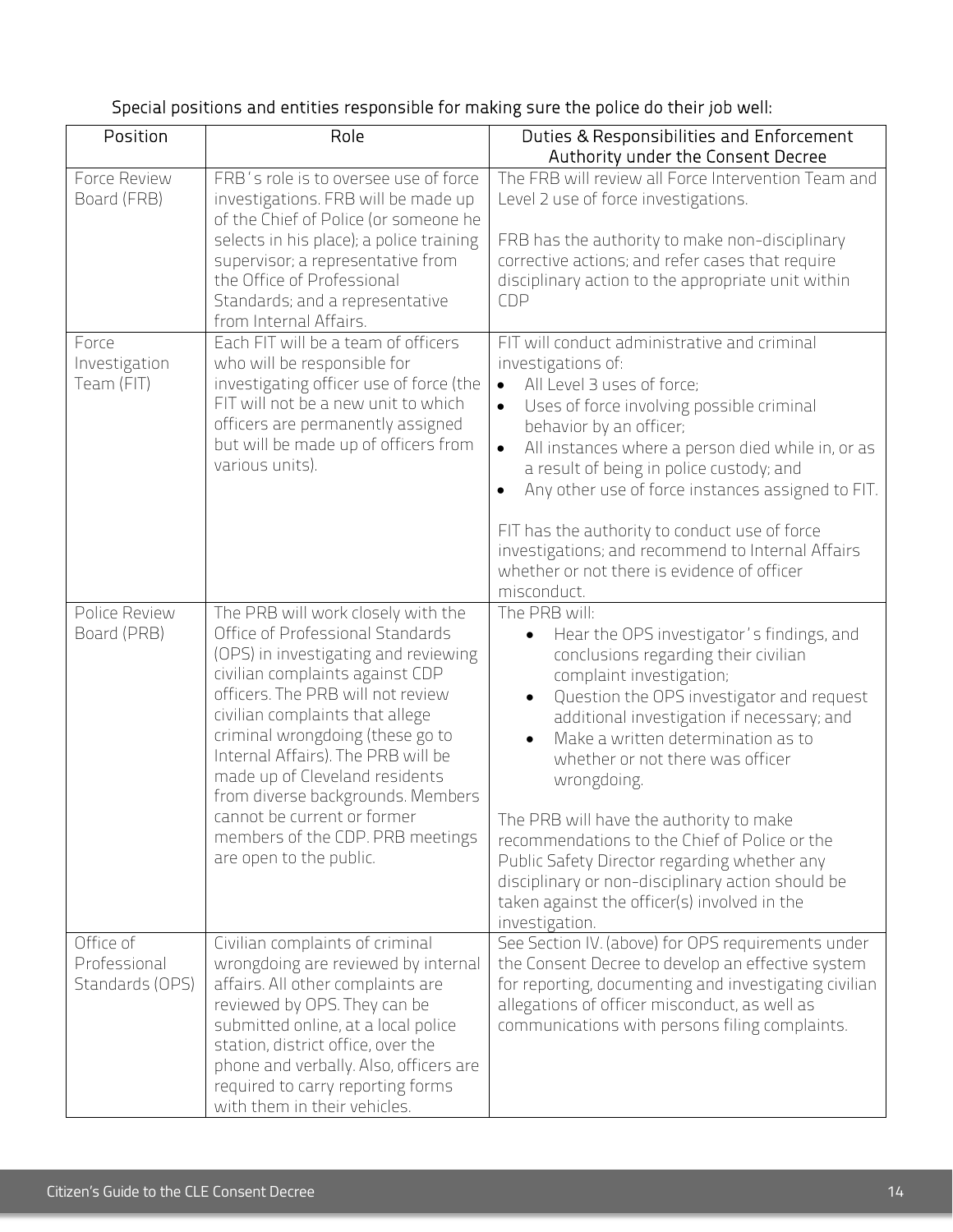| Crisis<br>Intervention<br>Coordinator          | The Crisis Intervention Coordinator<br>will be a link between the CDP and<br>members of the mental health<br>community. Their goal is to increase<br>the success of the CDP's Crisis<br>Intervention Program.                                                                       | The Crisis Intervention Coordinator will:<br>Build and maintain relationships with members<br>of the mental health community;<br>Coordinate the implementation of the policy<br>$\bullet$<br>changes made by the MHRAC with the CDP;<br>Ensure that all CDP officers, call takers and<br>dispatchers are trained on how to properly<br>respond to a crisis; and<br>Select officers to be specially trained as Crisis<br>Intervention Trained (CIT) officers.                                                                                                                                                                                                                                                                                   |
|------------------------------------------------|-------------------------------------------------------------------------------------------------------------------------------------------------------------------------------------------------------------------------------------------------------------------------------------|------------------------------------------------------------------------------------------------------------------------------------------------------------------------------------------------------------------------------------------------------------------------------------------------------------------------------------------------------------------------------------------------------------------------------------------------------------------------------------------------------------------------------------------------------------------------------------------------------------------------------------------------------------------------------------------------------------------------------------------------|
| Data Collection<br>and Analysis<br>Coordinator | The Data Collection and Analysis<br>Coordinator will collect and<br>maintain all data related to the<br>CDP's use of force practices, and<br>search and seizure practices. The<br>goal of this role is to encourage<br>transparency between the CDP and<br>the Cleveland community. | The Data Collection and Analysis Coordinator will:<br>Oversee the collection and tracking of all<br>documents related to CDP use of force and<br>alleged officer misconduct;<br>Create a system for tracking and<br>maintaining:<br>1. Force related documents,<br>2. All vehicle stops,<br>3. Investigative stops, and<br>4. Searches, even when the encounters<br>did not result in arrest; and<br>Regularly report the data they collect to the<br>Chief of Police, FRB, OPS and the Police<br>Inspector General.<br>All CDP audits, reports and outcome analyses<br>related to the implementation of this Consent<br>Decree will be made publicly available, including at<br>the City and CDP websites, to the extent permitted<br>by law. |
| Consent Decree<br>Implementation<br>Unit       | The Consent Decree Implementation<br>Unit will coordinate the City's and<br>the CDP's compliance with the<br>Consent Decree.                                                                                                                                                        | The Consent Decree Implementation Unit will:<br>Provide the DOJ and the Monitor with CDP<br>data, documents and any other required<br>materials, as needed; and<br>Make sure that the above named<br>documents are maintained according to the<br>terms of the Consent Decree.<br>The Consent Decree Implementation Unit has the<br>authority to assist in assigning tasks to CDP<br>employees in order to ensure compliance with the<br>Consent Decree.                                                                                                                                                                                                                                                                                       |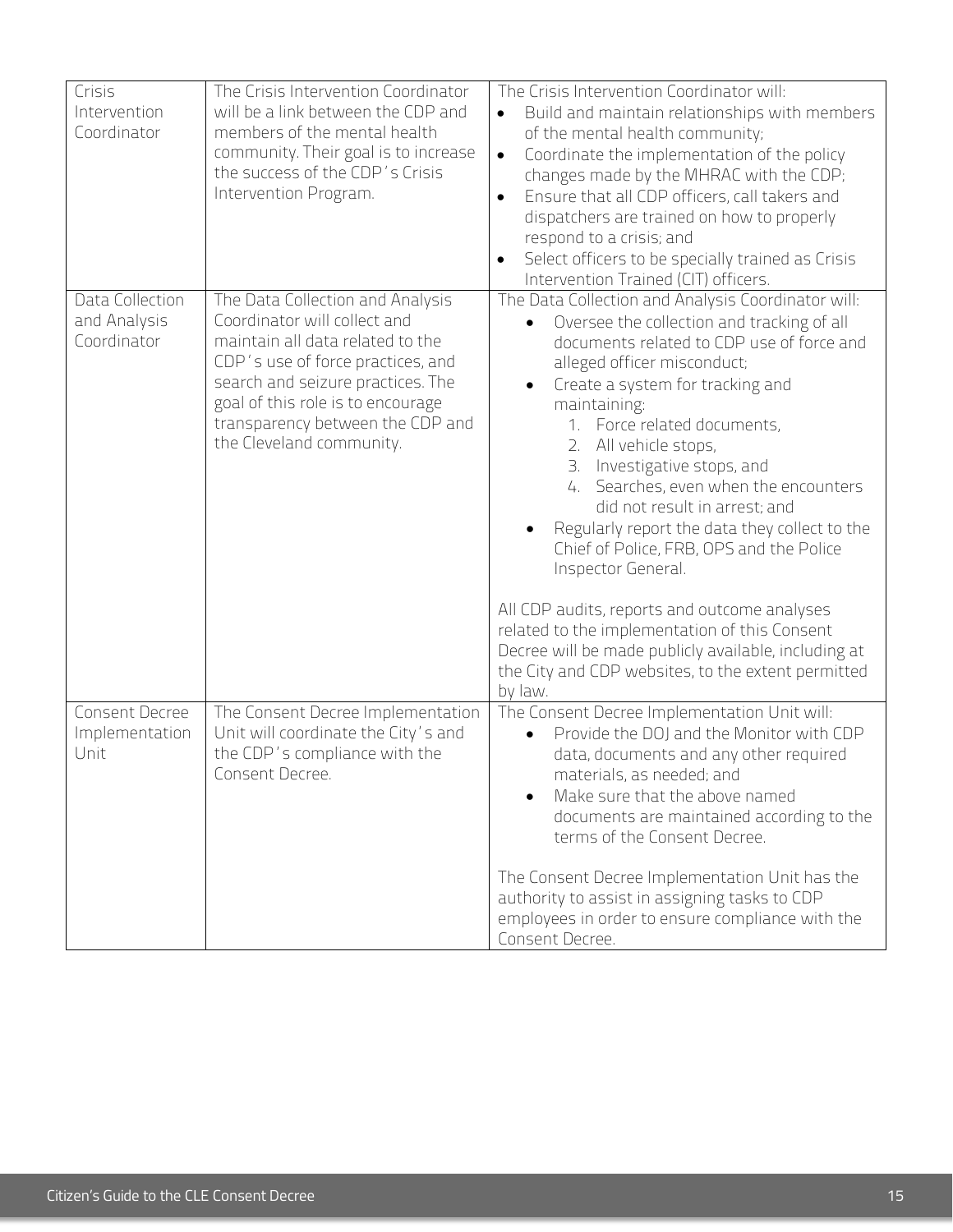#### What is the review process for new CDP policies and procedures?

The Community Police Commission has a specific duty to review CDP policies related to use of force, bias-free policing, search and seizure and data collection and make recommendations for the DOJ and Monitor to consider in its review and final recommendations.

The MHRAC is responsible for reviewing and making recommendations concerning the crisis intervention policies, for the CDP, as well as the DOJ and Monitor, to consider.

Broader community feedback on the CDP policies is also required, which can involve public surveys, public meetings or other methods. The court has final authority in approving the CDP policies related to the Consent Decree.

Once approved, the CDP is required to review each of the new policies related to the Consent Decree 6 months after it goes into effect, and once a year after that, to make sure the policy is effective and determine whether any updates or revisions are needed.

#### What does the Consent Decree say about improving the quality of policing?

Recruitment, officer and supervisor training, performance evaluations and promotions are all part of improving quality.

#### Recruitment and Hiring

The CDP will review and update its recruitment and hiring program in an effort to make sure they are attracting and hiring a diverse group of qualified people. The CDP agrees to take the following steps in order to achieve this goal:

- Develop a strategic plan to recruit more diverse applicants to the police force;
- Require psychological testing and medical examination to determine a person's fitness for employment;
- Conduct background checks, criminal and civil;
- Review the personnel files from previous employers; and
- When a person has previous law enforcement experience, review the person's history of use of force, use of force training and complaint history.

#### **Officer Training**

CDP will provide officers with training in the following areas:

- Strategies on policing effectively and safely according to CDP policy;
- The legal requirements of the Consent Decree, Ohio law, the Constitution and the laws of the United States;
- Use of force procedures and policies, including de-escalation techniques;
- Weapons training, including firearms, pepper spray (OC spray), tasers (electronic control weapons) and any other weapon that an officer is authorized to use;
- Crisis intervention strategies; and
- Bias-free policing and community engagement strategies.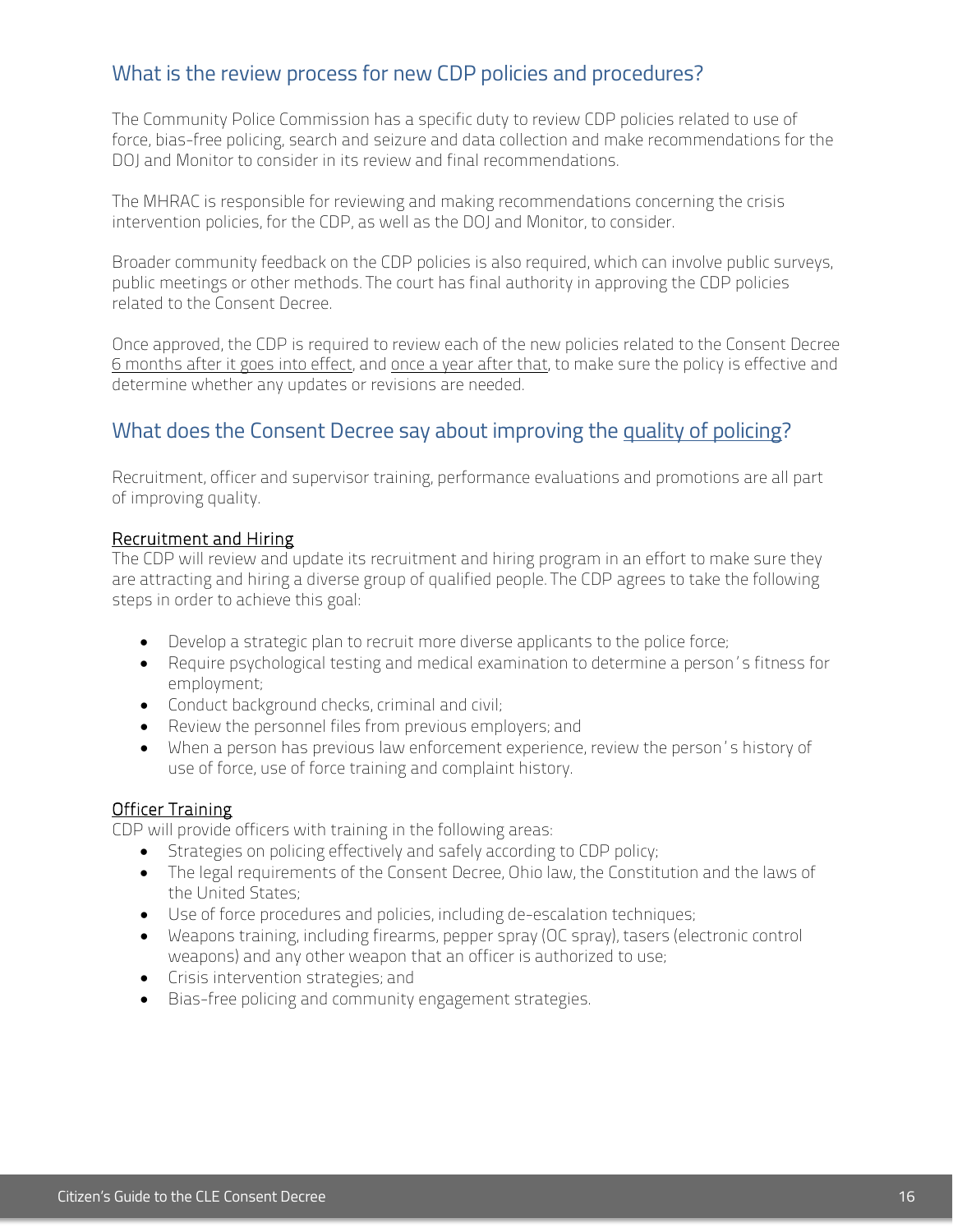#### Documentation of Training

CDP must:

- Document all officer training;
- Develop a system to track and maintain an accurate record of the training that all CDP officers have received; and
- Put in place policies that require all officers to complete the required training in a timely manner.

#### Training of Supervisors

CDP will provide supervisors with training to ensure their ability to effectively supervise the officers that report to them. Supervisors will be expected to:

- Respond to, investigate and properly document incidents involving the use of force;
- Make sure that officers are working with the community in an effort to increase community trust;
- Review arrest reports to make sure that proper procedures were followed; and
- Provide leadership, counseling, redirection and support to officers as needed.

CDP will hold supervisors directly responsible for the quality and effectiveness of their supervision.

#### Performance Evaluations

The CDP will continue to conduct annual officer performance evaluations. The Consent Decree adds additional areas of assessment to the current evaluation. Officers who perform well will be considered for promotions. Officers who perform poorly will be identified and addressed by CDP.

#### Promotions

The CDP will develop a fair promotions practice that promotes officers who are effective and professional. The Consent Decree details the criteria for considering an officer for promotion (see Consent Decree, pg 73, para. 318).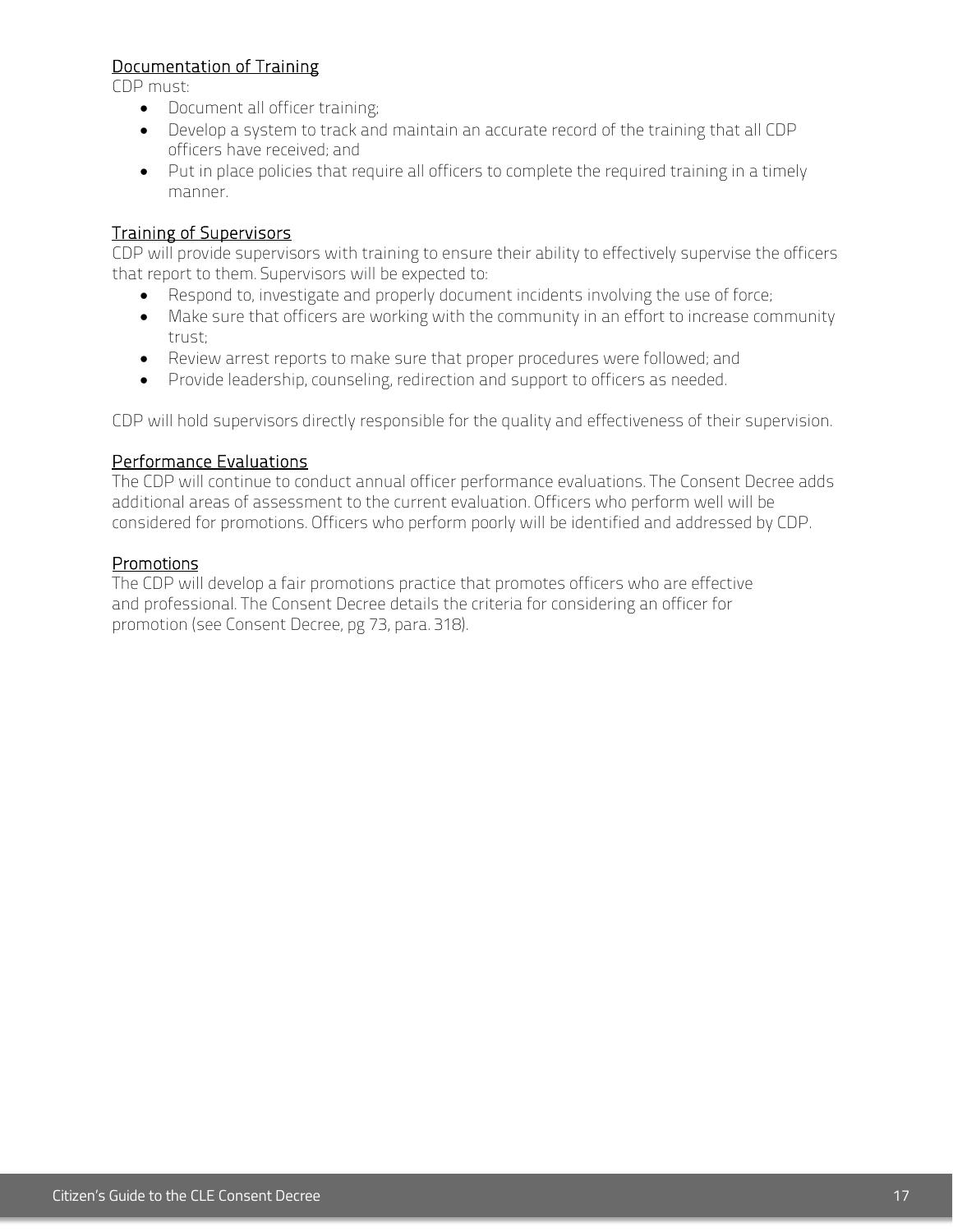## <span id="page-19-0"></span>VI. How does the Consent Decree and the CDP reform effort impact the policing of youth?

#### [Why is a specialized approach to policing children and youth important?](http://artscimedia.case.edu/wp-content/uploads/sites/35/2016/09/14193736/Final-Police-and-Youth-Letter-3.19.15.pdf)

#### Youth-Police Relationships Matter

- Police regularly encounter children and youth, whether through informal stops of youth, warn and release, formal arrests, or children witnessing interactions between police and their peers, parents or other family members.
- How children and young people perceive and the degree to which they trust the police and the criminal justice system is largely informed by their personal encounters with law enforcement.
- Police have a uniquely powerful opportunity to positively influence children and young people through their first responder and justice system gatekeeper roles.

#### [Children and Teenagers are Developmentally Different from Adults](https://www.nap.edu/read/14685/chapter/2)

- Brain science sheds light on how a youth's cognitive differences leads them to prefer and be more likely to engage in risky behaviors:
	- o Teens have less capacity for self-regulation in emotionally charged situations.
	- o Teens have a heightened sensitivity to external influences, such as peers and perceived immediate rewards.
	- o Teens have less ability to anticipate consequences and make decisions that require an appreciation of the future.
- Unresolved trauma, especially in early childhood, can lead to long term impacts that influence how children behave, especially in stressful situations.
- Experimentation and novelty-seeking behavior are developmentally-appropriate behaviors that most youth mature out of beyond adolescence. However, these behaviors, such as alcohol and drug use, can make a situation more reckless.
- The juvenile justice system is based on the recognition that children and adolescents are developmentally less mature than adults and require special legal and procedural protections and opportunities for rehabilitation.

#### Police-Youth Interactions Can be Challenging

- Unintended Consequences of Unnecessary Stops: Multiple intrusive stop and frisk practices by police are not only traumatic and anxiety inducing for children and youth (Geller et al. 2014), but may have the unintentional effect of increasing delinquency. This is because of what is called a negative labeling effect -- when youth perceive that they are seen as guilty by police no matter what they do or how they respond, they may be more likely to engage in future delinquency (Wiley, 2013).
- Overestimates of Age: Studies show black children, and in particular black boys 10-years old and older, are seen as older (on average 4.5 years older) and less innocent than white children (Goff, 2014), which can negatively impact how police perceive and treat them.
- False Confessions by Youth: One study of juvenile wrongful convictions found youth were almost twice as likely to falsely confess than adults (Tepfer, 2010). Using developmentally appropriate interviewing techniques can ensure fairness with youth and more reliable statements (IACP, 2011).
- Fairness and Caring: Being treated fairly matters a lot to young people. Youth are less likely to reoffend if they feel the system and its authority figures has been fair to them. Ensuring more positive interactions with police can improve youth attitudes about authority, legal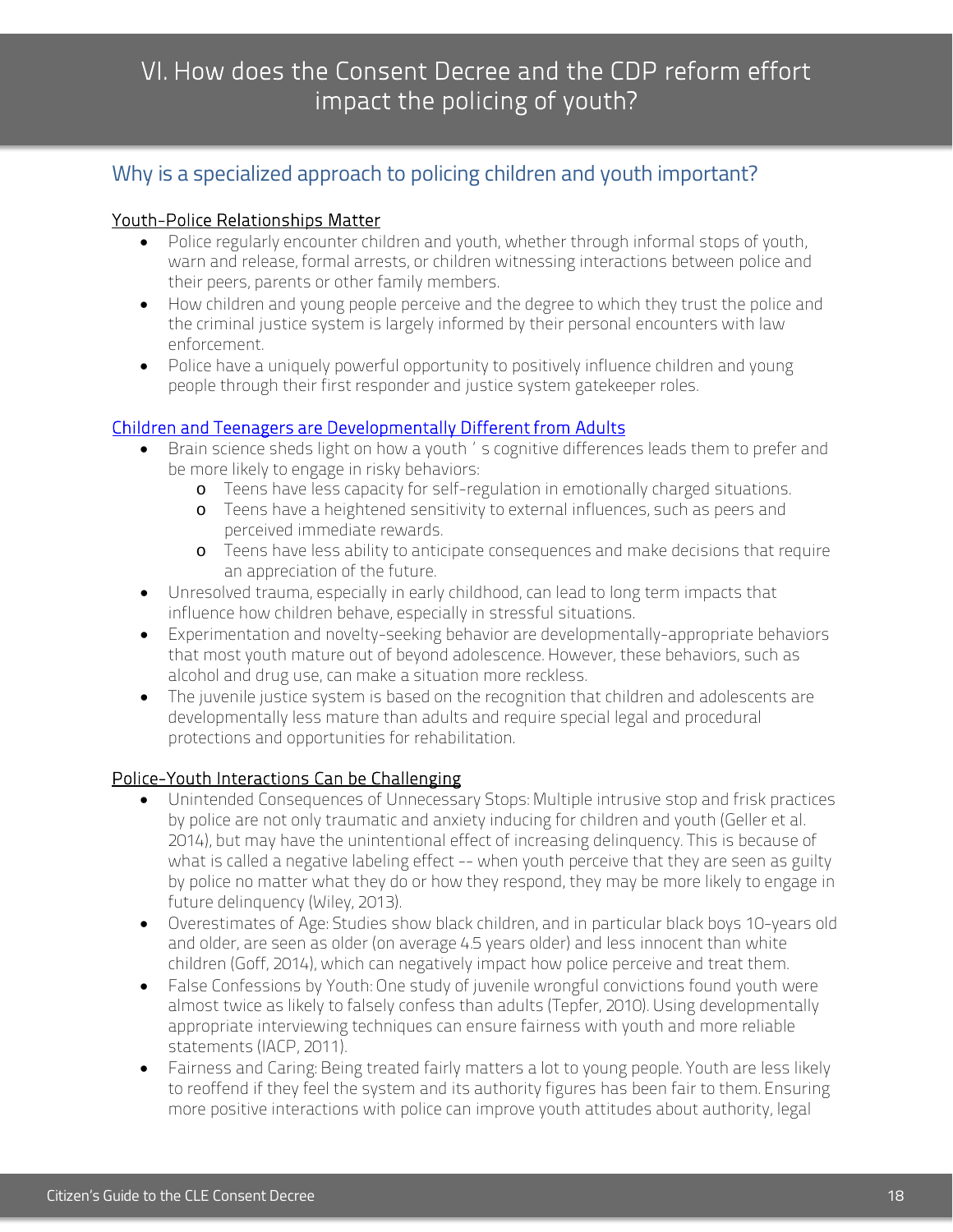cynicism and legitimacy, can lead to more positive perceptions of police and can assist in gaining long-term trust of young people (Fagan and Tyler, 2005).

#### What is a "developmentally-appropriate" approach to policing?

Effectively working with children and youth requires special skills, knowledge and practices. A "developmentally-appropriate" approach demonstrates a general understanding of the unique social, emotional, physical, neurological, behavioral and moral aspects of development in childhood through adolescence, in order to effectively use age-appropriate communication, de-escalation and intervention tactics on minors. This includes an understanding of trauma and how childhood trauma can impact police interactions with youth. A developmentally-appropriate approach should be built into CDP policies and procedures, practices and training.

## How does the Consent Decree address ways that children and youth are policed?

- Youth have a voice in the community engagement process. The Consent Decree recognizes the value of having youth in positions to influence policy, provide oversight and improve relations between young people and the CDP. The CPC and District Policing Committees have designated spots for youth / student community members.
- The CDP is implementing a community policing approach. The Consent Decree requires the CDP to put in place a community and problem-oriented policing model that focuses on building relationships and trust with community members. While not youth-specific, children and youth are certainly included in "community," and can benefit from the CDP's implementation of this policing approach.
- There are restrictions on the types of weapons that can be used on youth. The Consent Decree prohibits the use of an electrical control weapon (taser) on children unless lethal force is appropriate. This requirement recognizes the unique vulnerability of children and requires officers to use less violent measures when attempting to make an arrest on a child.
- Officers will receive special training on de-escalation strategies. The Consent Decree requires that officers be trained in de-escalation techniques to reduce the need for force. These techniques include: giving warnings, using verbal commands and negotiation skills, waiting the person out, creating distance between the officer and the threat and requesting additional services when a person shows signs of being in a mental health crisis. Officers will also be trained to consider other possible reasons for a person's failure to comply with their orders, such as: hearing or language barrier, medical or mental health issue, emotional crisis, or drug interaction. While this provision is not youth-specific, the de-escalation training could incorporate age- and developmentally-appropriate techniques to ensure more effective de-escalation with youth.
- Officers are prohibited from using certain types of force. Officers may not use force:
	- o Against a person who is handcuffed or otherwise restrained;
	- o Against a person who only verbally confronts them;
	- o To restrain a person who is not suspected of criminal conduct; or
	- o That is more than what is necessary to control the person they are arresting.

Officers also cannot use "retaliatory force" – Retaliatory force is force that is used to punish a person for resisting arrest, or "disrespecting" officers.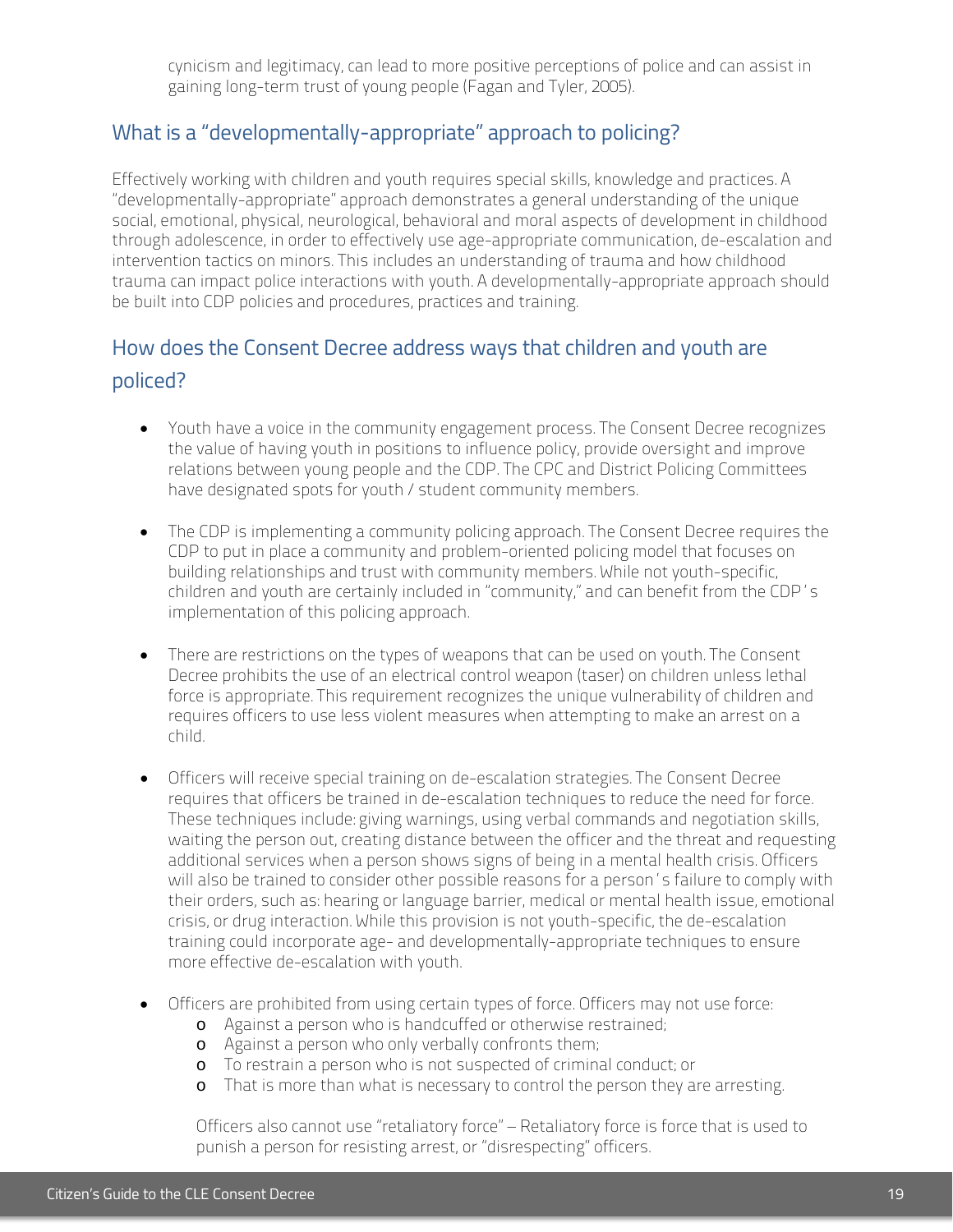These provisions are not youth-specific; however, some scenarios may be more common with children and young people, such as youth being verbally aggressive or behaving in ways that may appear disrespectful. Training that encourages CDP officers to use strategies that do not involve force will positively impact the interactions between the CDP and youth in the community. These could be strengthened with youth-specific policy requirements and age- and developmentally-appropriate training techniques.

• New search and seizure policies: The Consent Decree requires that when an officer seeks consent for a search, the officer let the person know that they have the right to refuse consent at any time.

The Consent Decree prohibits the CDP from:

- o Conducting investigative stops when they lack reasonable suspicion that a person is committing a crime;
- o Using a person's race, gender, ethnicity, national origin, or sexual orientation as a factor to justify an investigative stop (unless this information is part of a credible description with other factors);
- o Using a person's presence in a high crime area as justification for an investigative stop; and
- o Conducting pat down searches without reasonable suspicion that the person is armed and dangerous (unless the search is part of an arrest prior to transport).

While these provisions are not youth-specific, they can protect youth from illegal searches and restrict CDP's use of stop and frisk techniques, which may involve youth. These could also be strengthened with youth-specific policy requirements, including interview and interrogation of youth, and age- and developmentally-appropriate training techniques.

- Officers are required to have annual Crisis Intervention Training. Improving interactions and safety where a person is in a mental health crisis is another priority. While the Crisis Intervention process is not youth-specific, it does provide an opportunity for the CDP to incorporate policing strategies that are trauma-informed and reflect an understanding of child and adolescent development, especially as it may relate to behavioral health issues impacting police-youth interactions.
- A system of reporting, documenting and investigating police interactions with youth is required. One of the current challenges to understanding the impact policing practices have on youth is the lack of an adequate system for collecting and maintaining data related to youth interactions with the police. The Consent Decree addresses this by requiring detailed reporting of all arrests, use of force incidents and allegations of officer misconduct. This includes demographic data about the person involved. The Consent Decree also creates requirements for officer supervision and internal investigation processes.

These measures are not youth-specific, however, they increase the amount and improve the quality of data that is collected, maintained and reviewed by the CDP, the Monitor, PRB, CPC and the DOJ. The Consent Decree requires that all officer reports include the actual or perceived age of the individual. As a result, department-wide, age specific reporting will be available for analysis. This data can help to more clearly identify the specific policing issues impacting Cleveland youth.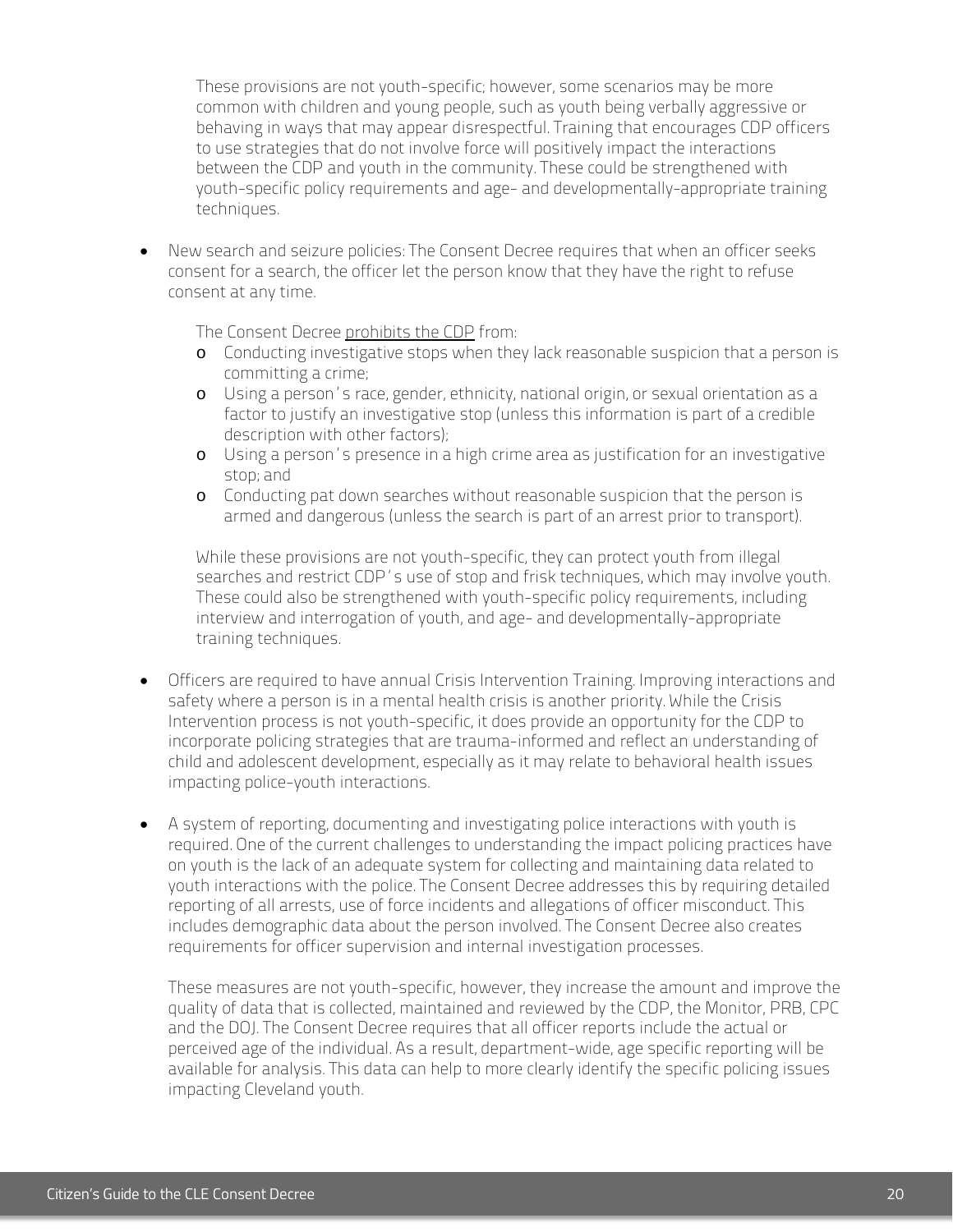## What additional changes could further improve interactions and the relationship between CDP and youth?

POLICY: Adopt youth-specific comprehensive policy concerning police-youth interactions to ensure these interactions are informed by principles of child and adolescent development, an understanding of juvenile specific law and a commitment to positive role-modeling and relationship building between law enforcement and youth. Specific guidance to include:

- Developmentally-appropriate de-escalation techniques;
- Age-appropriate language in stops, searches, arrests of youth and Miranda warnings;
- Questioning and interviewing techniques consistent with the International Association of Chiefs of Police (IACP) guidance on interview techniques with minors; and
- Use of force practices that are objectively reasonable as necessary to control a minor.

TRAINING: Provide youth-specific police training that incorporates principles of child and adolescent development and that is designed to ensure safe and effective communications and interactions between police and youth. Topics to include:

- Child and adolescent development, brain development, impact of trauma and behavioral health issues;
- Implicit bias implications with youth;
- Best practices on interacting with youth, including age-appropriate de-escalation and interview and interrogation strategies; and
- Juvenile law, the Juvenile Justice system and Community Resources and Diversion.

#### PRACTICES: Adopt trauma informed policing practices that include:

- Eliminating the unnecessary use of "stop and frisk" with youth and promoting warn and release, diversion and other non-custodial strategies; and
- Implementing strategies to minimize child trauma during the arrest of a parent / family member and to improve procedural justice with youth.

#### CULTURE & COMMUNITY-BUILDING: Infuse principles of age- and developmentally-

appropriate/youth-specific policing into the culture of the CDP by building it into law enforcement management, policies and procedures, recruitment, training, personnel evaluations, promotions, resource deployment, tactics and accountability systems.

Police can play a strong role in promoting trust and community-building with youth, their families and community partners through on-going dialogue with youth and positive interactions, and they should be encouraged and rewarded for doing so. In addition, community partners, including youth diversion programs, children's behavioral health providers and other positive youth development programs, should be encouraged to support CDP in connecting youth to available community resources.

Finally, while not CDP specific, efforts should be made by community leaders and partners to ensure that the role of police in and near schools promotes positive school connection and success for students and discourages criminal justice system involvement of students, and that schools do not rely on law enforcement for general school-related discipline matters.